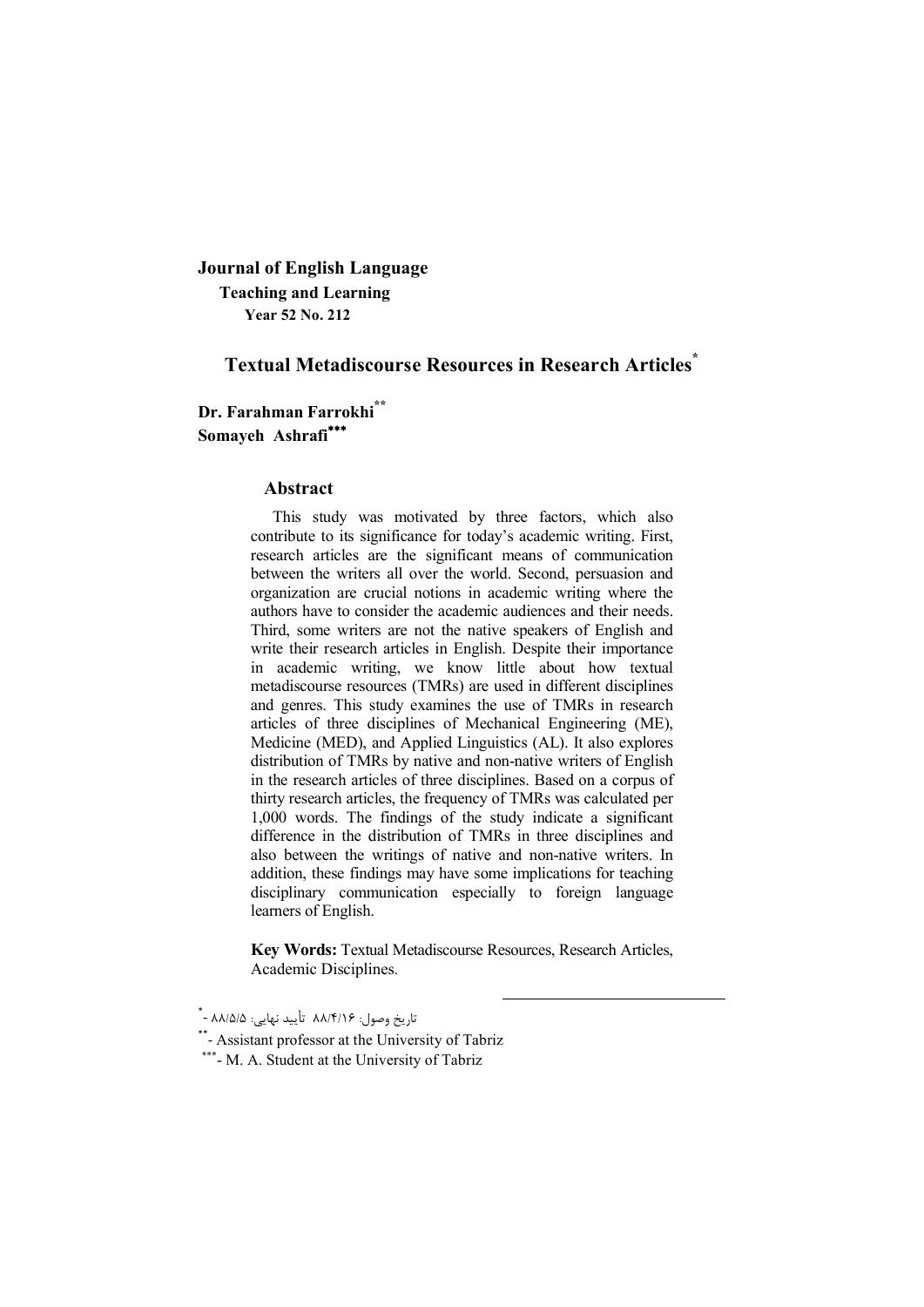Traditional academic writing has considered that researchers should be objective and have an impersonal style when reporting their studies. This thought mainly shows preferences and general tendencies in academic writing. This prevailing view of academic writing has been criticized by a number of researchers (e.g. Swales, 1990; Tang & John, 1999; Hyland, 2001a; Vassileva, 2001; Harwood, 2005). Researchers (Thetela, 1997; Hoey, 2001; Hyland, 2005) argue that interaction in written texts can be conducted as that in the spoken text, though with different effects as a result of the different medium. This view has gradually reflected a perception of academic writing as social engagement, involving interaction between writers and readers.

These proliferation of studies on academic written discourse in general and English for academic purposes in particular about interaction has entailed increased research activity into what language and communication tools the researchers and the students must acquire to become fully socialized into their research community. In such contexts, the process of gaining entry into these communities is seen as being dependent on awareness of, and competence in, the writing practices of the relevant discourse community (Hyland, 2004).

Scientific and academic contributions or the way researchers share their findings with the research community they belong to, are influenced by the disciplinary culture they have been socialized into through their academic studies. The choices of tools among metadiscourse resources help to establish the interaction between writer and reader in academic texts. Academic writers do not simply produce texts that discuss social or natural realities but use language to acknowledge, construct and negotiate social relations (Hyland, 1998). The interpersonal resources organize texts coherently and to convey credibility and reader sensitivity.

A great deal of recent research (e.g. Hyland, 2004; Dahl, 2004; Ifantidou, 2005; Hempel & Degand, 2008) has shown a growing tendency toward the interaction aspects of research articles in different disciplines that is created by textual metadiscourse resources (TMRs). Their focus is on the range of metadiscursive resources that are at an author's disposal for a clearer structuring of the propositional content of his/her message.

In order to improve knowledge of the interactive characteristics in the research articles, it seems necessary to have a systematic account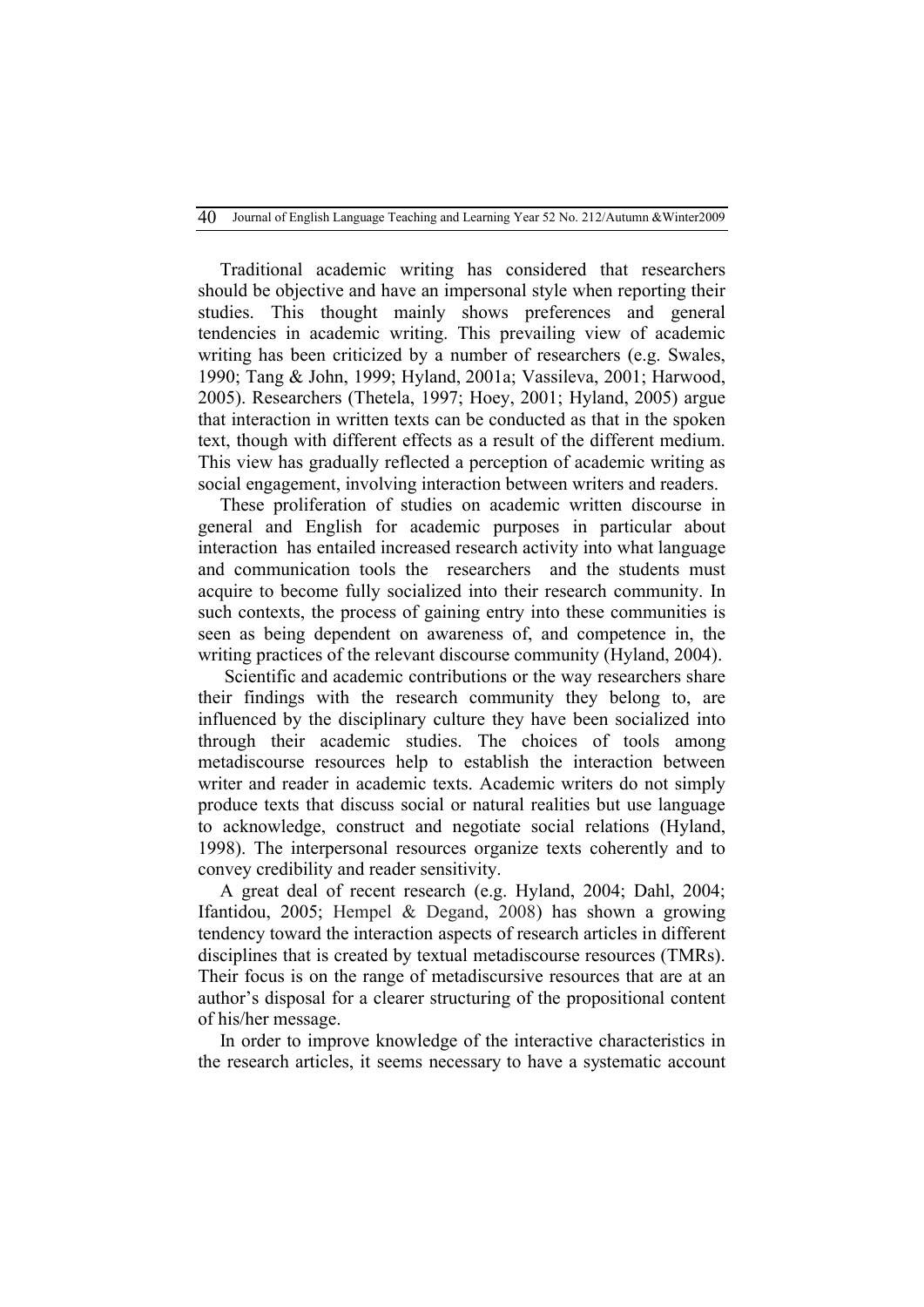of using metadiscourse resources, which researchers across disciplines deploy to achieve their intended effects. The present study attempts to contribute to the investigation of metadiscourse resources in research articles that belong to three academic disciplines of Applied Linguistics (AL), Medicine (MED), and Mechanical Engineering (ME). It further examines the use of these resources by native and Iranian non-native writers of English in research articles of these three disciplines. To achieve these purposes, this study addresses the following research questions:

- 1. What are the differences among ME, MED, and AL research articles in the use of TMRs in three rhetorical sections namely, Abstract, Introduction, and Result & Discussion?
- 2. What are the differences between native and non-native writers of English in the use of TMRs in three rhetorical sections of Abstract, Introduction, and Result & Discussion in ME research articles?
- 3. What are the differences between native and non-native writers of English in the use of TMRs in three rhetorical sections of Abstract, Introduction, and Result & Discussion in MED research articles?
- 4. What are the differences between native and non-native writers of English in the use of TMRs in three rhetorical sections of Abstract, Introduction, and Result & Discussion in AL research articles?

### **What is Metadiscourse?**

The term metadiscourse – also called *metatext* or *metalanguage* – is generally understood as text about text, or discourse about discourse (e.g. Mauranen, 1993, p. 4; Rahman, 2004, p. 32). According to Mauranen (1993, p. 9), "[t]hrough metatext, the writer steps in explicitly to make his or her presence felt in the text, to give guidance to the readers with respect to how the text is organized, to what functions different parts of it have, and to what the author's attitudes to the propositions are." In other words, Mauranen (1993) argues that metatext helps the writer organize and comment on the propositional content of his or her text.

Metadiscourse has recently been defined as ''the cover term for the self-reflective expressions used to negotiate interactional meanings in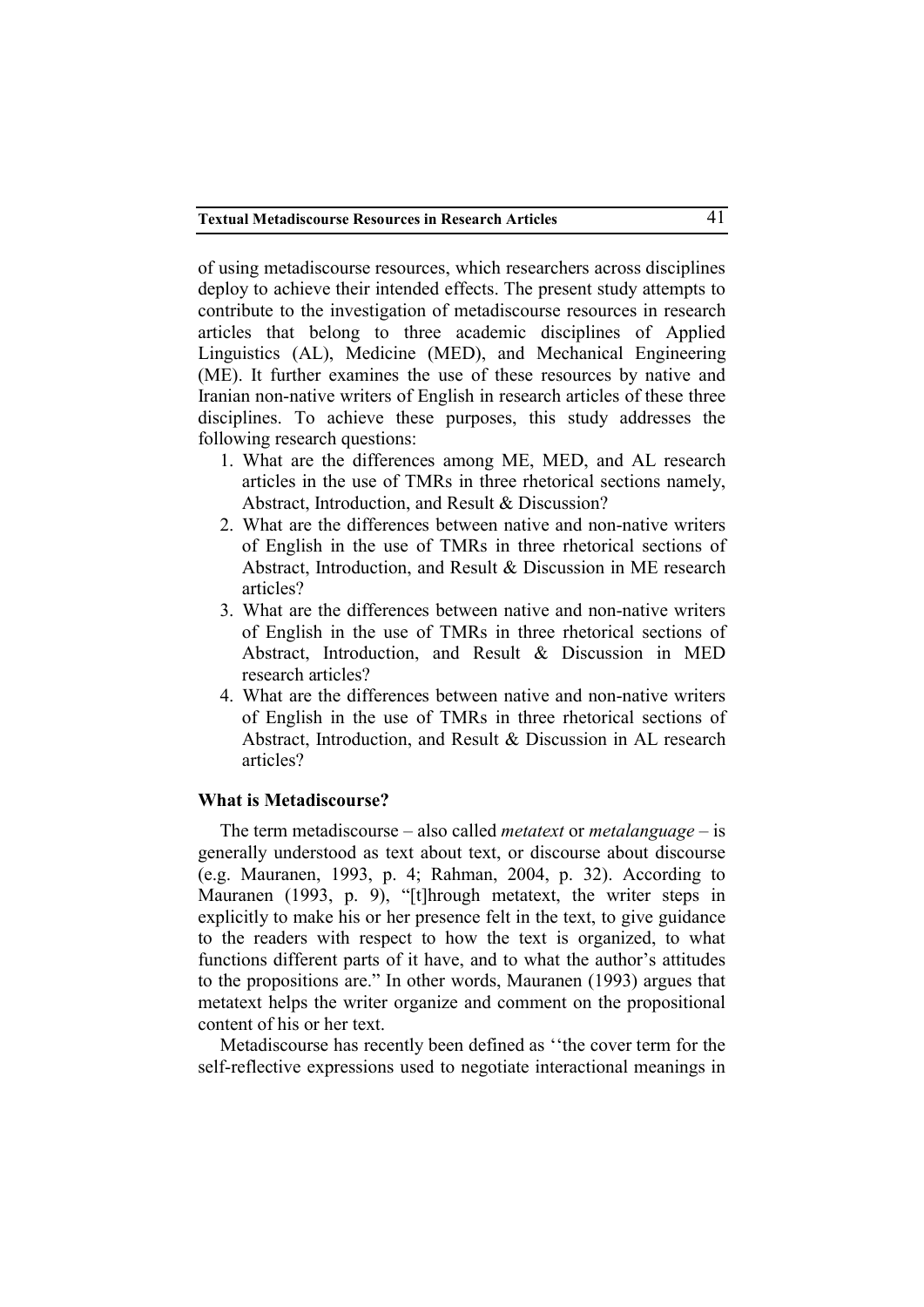a text, assisting the writer (or speaker) to express a viewpoint and engage with readers as members of a particular community'' (Hyland, 2005, p. 37).

### **Key Principles of Metadiscourse**

Hyland (2005) proposes a functional model of metadiscourse. A model or theory which is based on the assumption that the rhetorical features of metadiscourse can be understood more clearly when they are used or identified in contexts in which they occur. Hence the analyses of metadiscourse have to be conducted as part of that particular context or as part of that particular community practices, values and ideas. The functional theoretical framework of metadiscourse defines writers as the conductors of interaction with the readers. The notion of the writer-reader interactions has underpinnings on the following three key principles of metadiscourse that was suggested by Hyland  $&$ Tse:

- "Metadiscourse is distinct from propositional aspects of discourse.
- Metadiscourse refers to aspects of the text that embody writerreader interactions.
- Metadiscourse refers to relations only that are internal to the discourse"(2004, p.159).

In the definitions that are proposed by Vande Kopple (1985) and Crismore, Markanen, and Steffensen (1993) (both cited in Hyland & Tse, 2004) there is a clear distinction between metadiscourse and propositional content with the eminent role of proposition. According to Hyland and Tse "the point that we are making here is that a propositional content-metadiscourse distinction is required as a starting point for exploring metadiscourse in academic writing, but it is unwise to push this distinction too far." (2004, p. 160)

Concerning the second principle, Metadiscourse is a language device or a tool that enhances interaction for successful communication. Hyland (2005) and Hyland and Tse (2004) argue that if metadiscourse is about interaction therefore it only involves the interpersonal function, not the textual function. This indicates that metadiscourse takes into account the readers' knowledge, textual experiences and processing needs while it also equips the writer with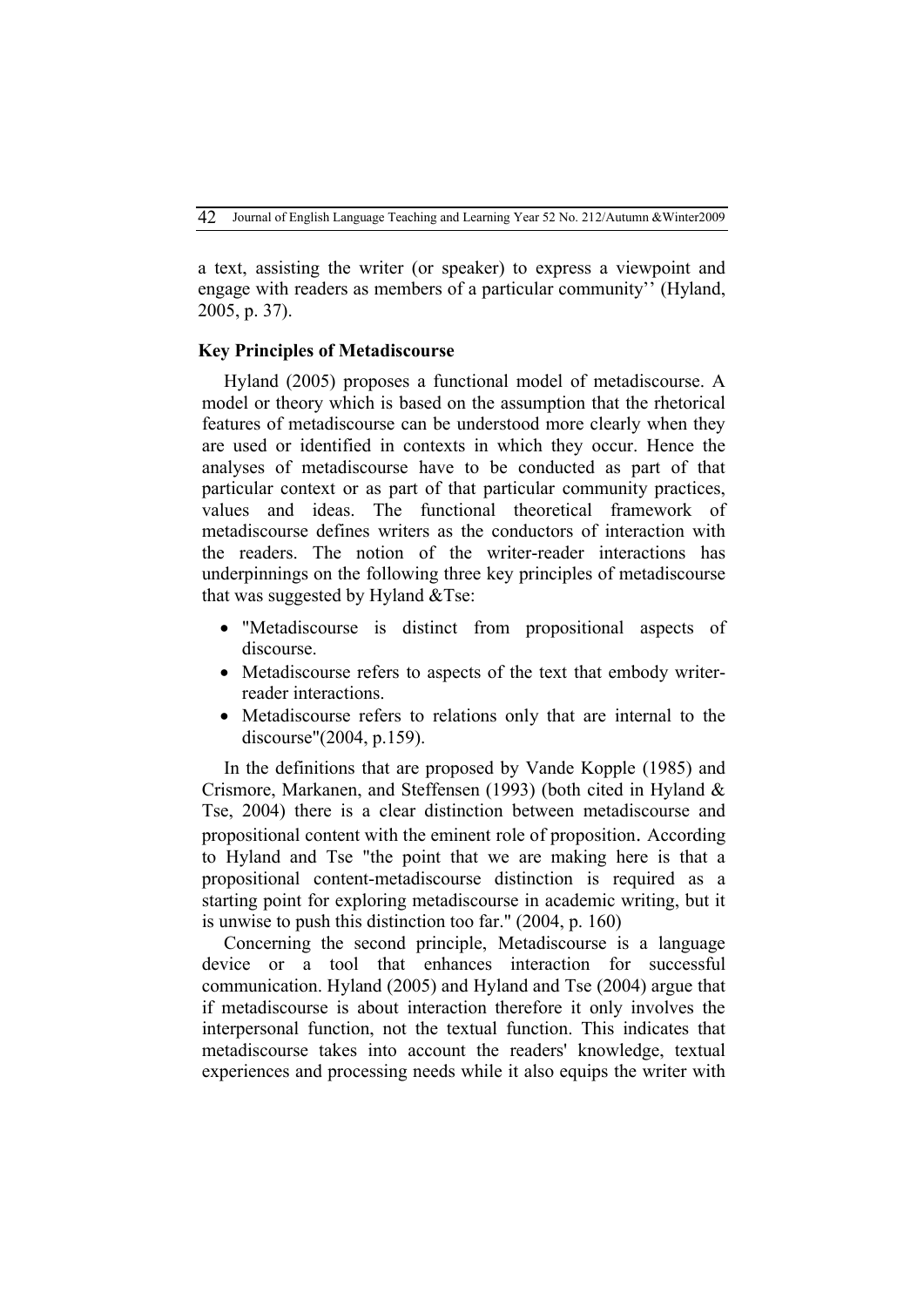necessary rhetorical functions in order to achieve its purpose. This second principle of model rejects the strict duality of textual and interpersonal functions found in much of the metadicourse literature (e.g. Vande Kopple, 1985; Crismore and Farnsworth, 1990; Crismore et al., 1993 (all cited in Hyland, 1998); Hyland, 1998). It is therefore clear that the textual function of metadiscourse is engrossed to language and coherence of the text rather than propositional and interpersonal meanings that are non-linguistic oriented. Hyland (2005) notes that textual devices can function dual roles interactively not independently to each other. Hence textual resources organize texts as propositions by relating statements about the world and metadiscourse by relating statement to the readers.

Concerning external and internal relations Halliday (1994) provides an unambiguous statement of this difference when discussing temporal connectors:

Many temporal conjunctives have an 'internal' as well as an 'external' interpretation; that is, the time they refer to is the temporal unfolding of the discourse itself, not the temporal sequence of the processes referred to. In terms of the functional components of semantics, it is interpersonal not experiential time. (Halliday, 1994, p.325)

Bunton (1999) also distinguishes between research acts and text acts. The former concerns those research acts which would have been committed irrespective of the way in which the research was eventually written up. Research acts are thus part of the subject matter of research thesis. The text acts are done only for the text. They refer to the decisions the writer makes in fashioning an argument for a particular readership. So it is the distinction between internal and external reference that requires differentiating two writer's role that are distinguished by Bunton (1999).

### **Different Classifications of Metadiscourse Resources**

Hyland and Tse's metadiscourse model entails two sub-divisions: Interactive resources and interactional resource. The interactional resources consist of five categories: Hedges, Boosters, Attitude markers, Self-mentions, Engagement markers. Interactive resources consist of the five subcategories: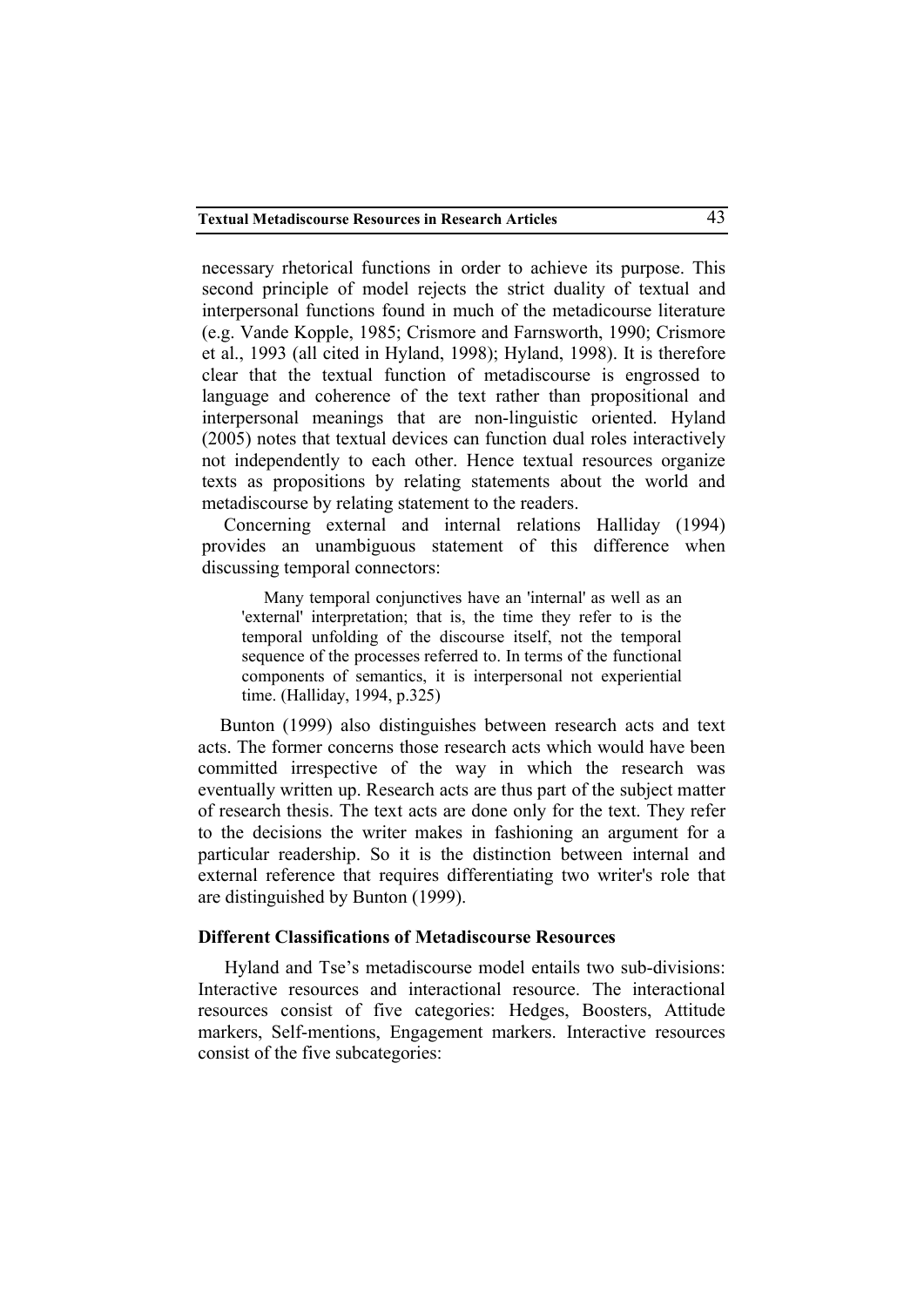Transition markers: constitute conjunctions and adverbial phrases, which help readers to interpret pragmatic connections between steps in an argument.

Frame markers: signal schematic text structure, and functions to sequence, label, predict and to shifts arguments or to sequence parts of the text.

Endophorics markers: are expressions that refer to other parts of the text.

Evidentials: are metalinguistic representations of idea or ideas from another source.

Code glosses: provide additional information by rephrasing, explaining or elaborating what has been said.

Dahl (2004) elaborates on those categories of meta-elements which have a primarily textual function. She proposes a taxonomy consisting of two categories of metatextual elements. The first, called *locational metatext*, comprises linguistic elements which refer to the text itself or to parts of it. Dahl's (2004) second category has been termed *rhetorical metatext*. It includes meta-elements which assist the reader in the processing of the text by making explicit the rhetorical acts performed by the writer in the argumentation process.

Rahman (2004) proposes the following classification that takes the broad concept of metalanguages as a basic heading. This classification corresponds to Hyland and Tse's (2004) interactive (textual) classification. The first subcategory is called *metatext* that consists of the following elements: Discourse entities, Discourse acts, and Discourse labels. The second subcategory that is called *metadiscourse* consists of the following resources: Illocutionary acts, Topic shifting, Code glossing, Interactive acts, and Text connectives.

In other words, Rahman (2004) labeled the function of endophoric markers as discourse entities. It seems that he divides Hyland and Tse's (2004) frame markers into four parts: discourse acts, discourse labels, illocutionary acts, and topic shifting.

Dafouz-Milne (2008) in her modification of textual metadiscourse include evidentials in the interpersonal category and instead of using endophorics benefits from two somewhat similar concepts of reminders and announcements. Under the headings of textual metadiscourse, seven categories have been included. Logical markers, sequencers, reminders (refer back to previous sections in the text),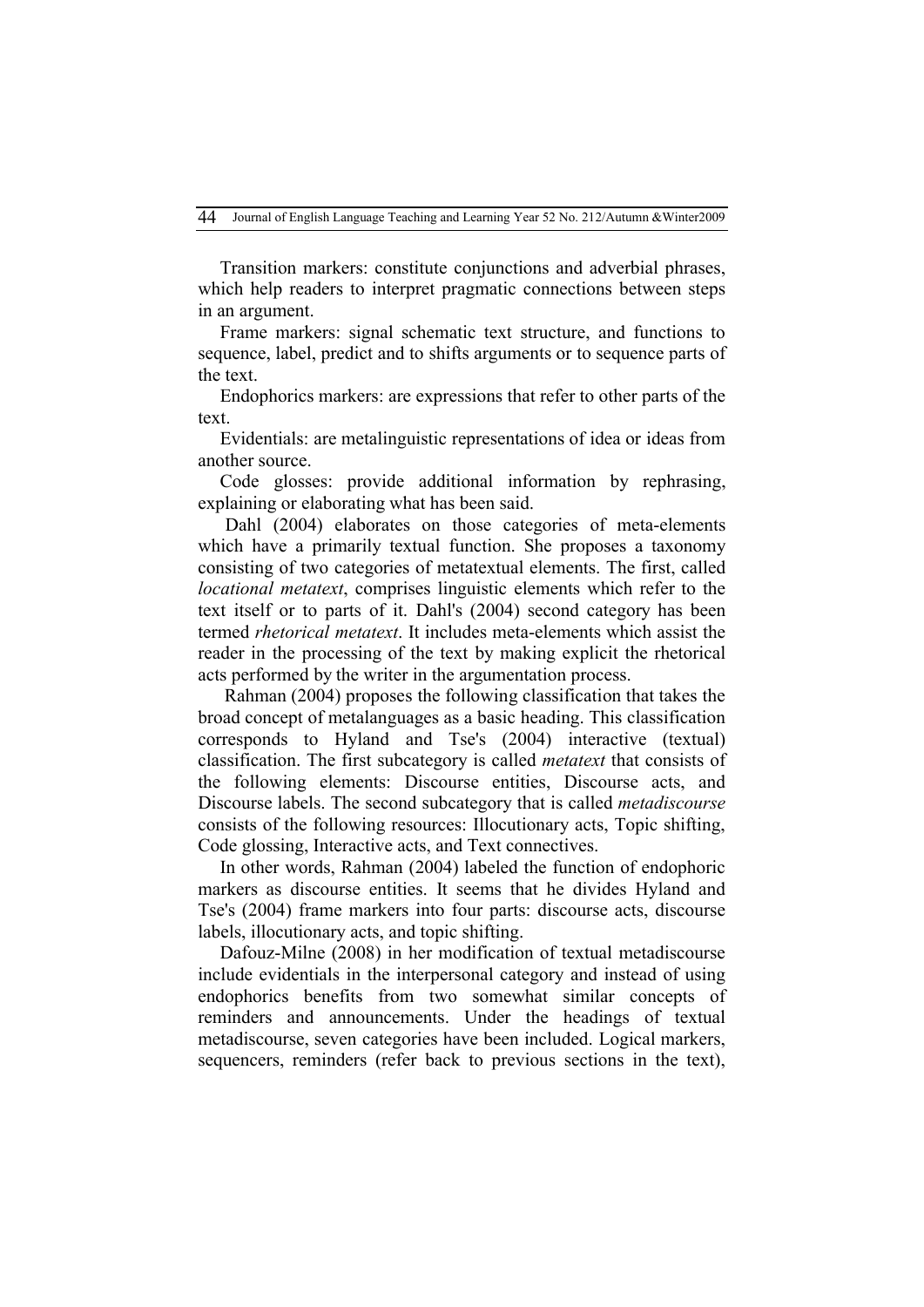topicalizers, code glosses, illocutionary markers, and announcements (refer forwards to future sections in the text). She further divides the category of logical markers up to four subcategories: additive, adversative, consecutive, and conclusive. Code glosses are also having four categories of parentheses, punctuation devices, reformulators, and exemplifiers.

### **Metadiscourse and Disciplinary Differences**

It is difficult to imagine English for Academic Purposes (EAP) without some notion of community. It is central to our understanding of the ways individuals acquire and deploy the specialized discourse competencies that allow them to legitimate their professional identities and to effectively participate as group members. Disciplinary variation, from the early days of ESP/EAP scholarship, has remained a controversy from both theoretical and empirical perspectives. However, there appears to be some controversy in scholars' views on academic discourse. For instance, Raimes (1991) doubts whether there is fixed and stable construct of academic writings even in one discipline and whether there is such a notion as 'academic discourse' to teach and to learn. In agreement with Raimes, Trimble (1985) offers a universal nature of scientific and/or academic discourse that is subject- and language-independent, still others (e.g. Halliday, 1994) believe in linguistic variations resulting from functional variations inherent in different disciplines. As each discipline has its own theoretical framework(s) from which it grounds its field, each discipline's discourse has developed its own rhetorical framework. Hyland (2001b) rejects the unitary discourse of the academy by asserting that" Disciplines have different views of knowledge, different research practices, and different ways of seeing the world, and as a result, investigating the practices of those disciplines will inevitably take us to greater specificity" (p.10)

This stresses that disciplines and professions are largely created and maintained through the distinctive ways that members jointly construct a view of the world through their discourses. As we find ourselves exposed to new discourse communities and consider new rhetorical situations, we have to examine what Hyland (1998) states are "communicative intentions." so writing is not just another aspect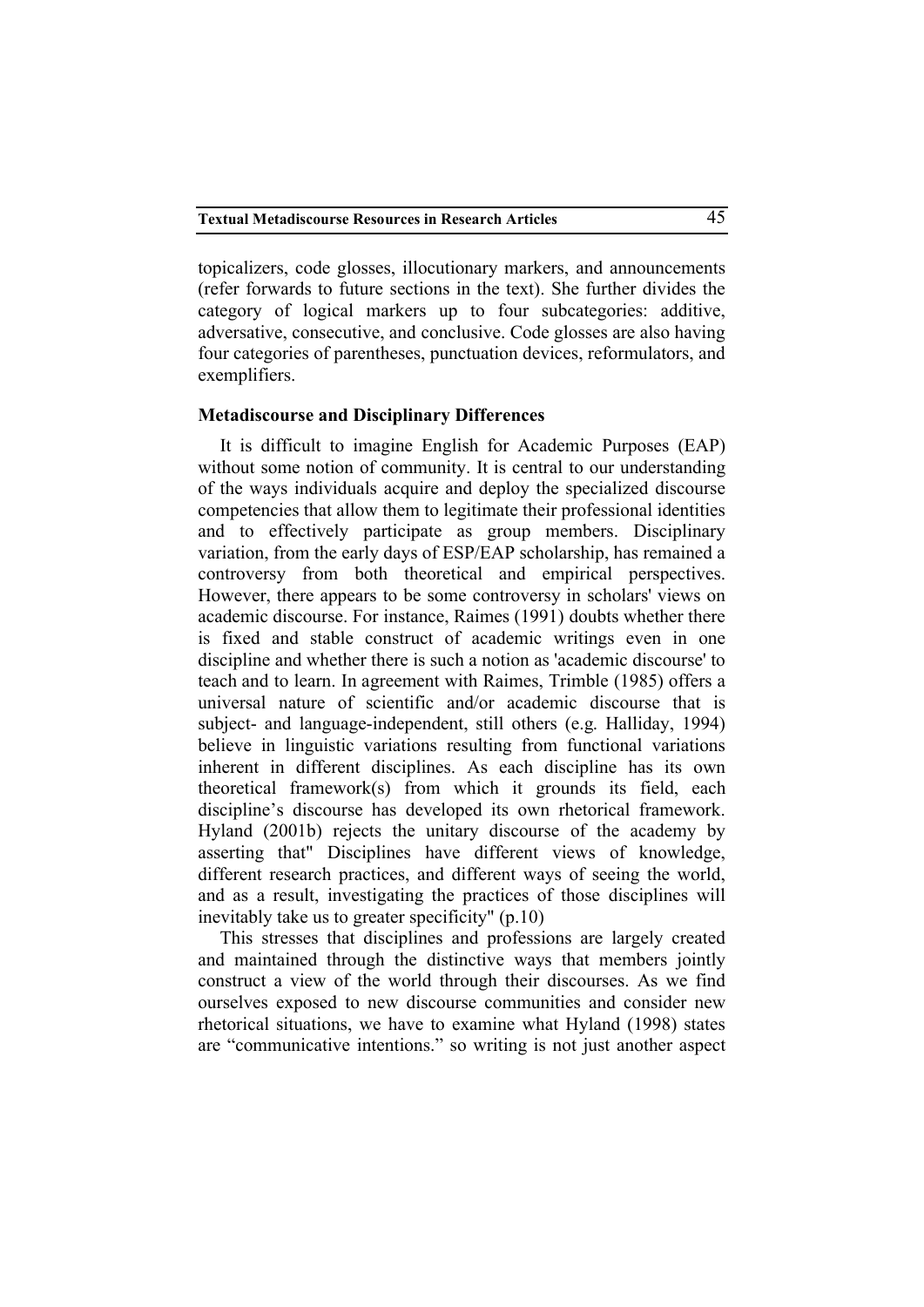of what goes on in the professions or disciplines, it is seen as actually producing them.

Moreover, some research evidence indicates that these disciplinary conventions significantly constrain writing style and that sometimes these conventions may have an even greater effect on the writer's choices than national or "big" cultures (Breivega *et al*, 2002; Hyland, 1998, 2002). Dahl (2004) considers two cultures as the most influential factors when writers produce their scientific contributions: disciplinary culture and native language writing culture. The former is formed when we have been socialized into through our academic studies and the latter is formed by the native language writing culture we have been brought up.

Hyland (2004) in his study of distribution of metadiscourse in a corpus of 240 doctoral and masters dissertations suggests how academic writers use language to offer credible representation of their work in different disciplines. He aims to show how metadiscourse can reveal the rhetorical and social distinctiveness of disciplinary communities. It is considered that the use of metadiscourse resources in academic writing consists of disciplinary variations. In his study, applied linguistics, public administration and business studies have been categorized as soft field and computer sciences, electrical engineering and biology as hard fields. The result of Hyland's (1998) study indicates that metadiscourse can be seen as a universal phenomenon in academic rhetoric, with about the same overall density of metadiscourse resources (including textual and interpersonal resources) in the four disciplines (microbiology, marketing, astrophysics and applied linguistics) studied. However, there were also differences in their use. The main reason of this difference may be in preferred uses of metadiscourse that might reflect broad areas of intellectual inquiry, knowledge structures and their associated forms of discourse.

### **Metadiscourse and Genre**

Hyland (2005) defines the concept 'genre' as a term for grouping text together, representing how writers typically use language to respond to recurring situations. In other words, genre is a term that refers to the community or social activity reflected and written about the texts. Reflecting on the notion of genre, Mauranen (1993)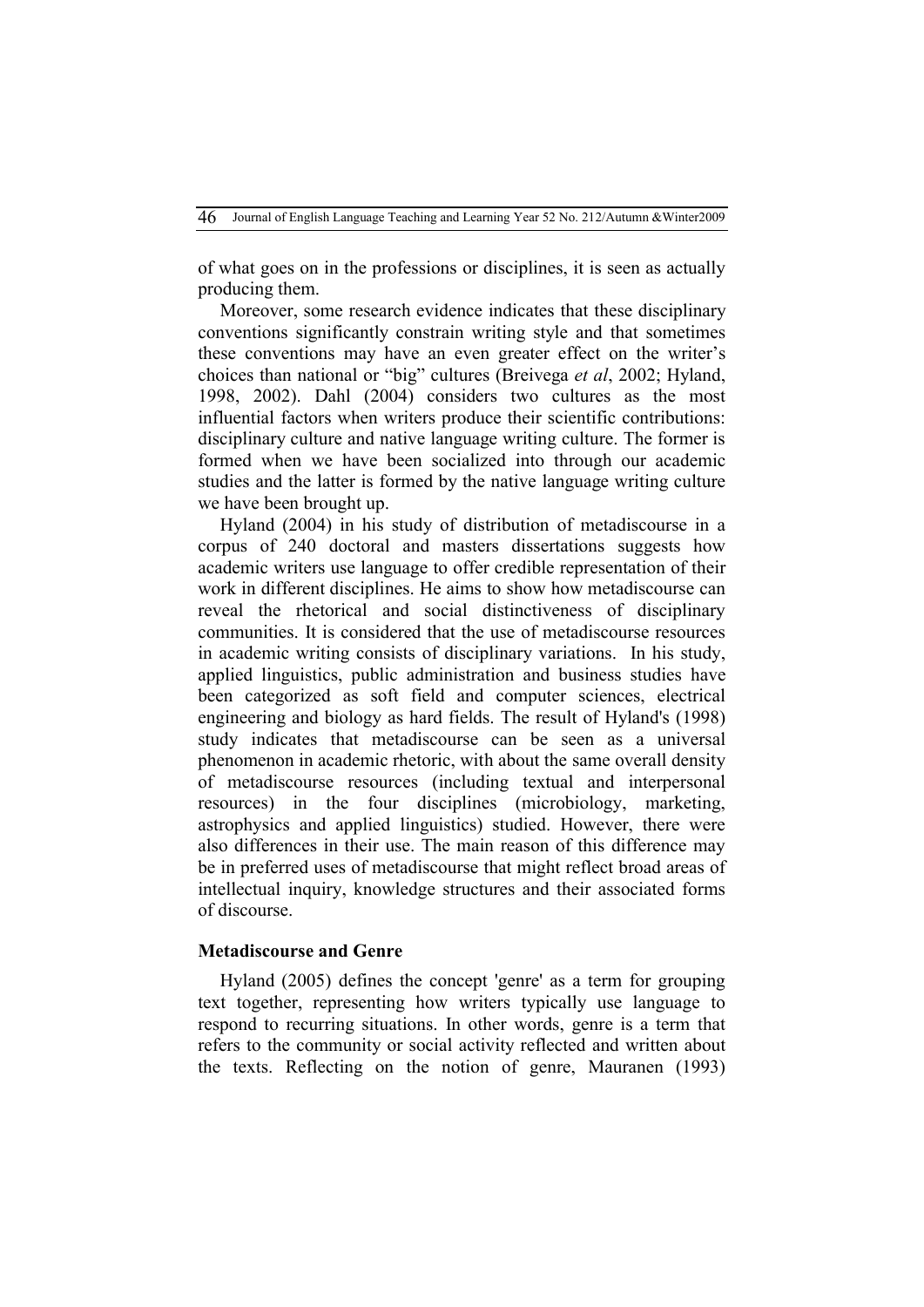maintains that universal aspects of academic writing tend to be conditioned by genre. According to her, genre is a social activity of a specific discourse community realized in language. In the same way, generic constraints on scientific articles, for example, reflect social rather than linguistic regulations set by the community on its members. Therefore, genre is about community experiences and is an analytical construct suited for inquiry into the effects of social milieu on the production and reception of texts. The role of language in genre can not be underestimated as it plays a vital role in social realities. In the most cited and still most comprehensive working definition of genre that was elaborated by Swales (1990), the linguistic features characterizing it are its internal structure; that is, the rationale for the genre that is constituted by communicative purposes" shapes the schematic structure of the discourse and influences and constrains choice of content and style." (p. 58).

It is the role of reader that has determining effect on using linguistic choices in genre studies. Hyland (2005) addressed the concern expressed by writers about how genres are distinguished by clusters of specific rhetorical features. He points out that metadiscourse is a key feature for genre analysis. Metadiscourse is defined as a device that can show how language choices can function in various ways.

The presence and function of metadiscourse resources have been examined in a number of different genres and contexts, including textbooks (Hyland, 1999), science popularizations (Varttala, 1998), advertisements (Fuertes-Olivera et al., 2001), newspaper discourse (Le, 2004; Hempel and Degand, 2008) , academic talks and lectures (Pérez and Macià, 2002; Thompson, 2003; Eslami and Eslami-Rasekh,2007 ) and research articles (Mauranen, 1993; Dahl, 2004; Moreno, 1997; Hyland, 1998, 2001a,2002,2007; Mur Duen˜as, 2007; Zarei and Mansoori, 2007).

### **Method**

### **Data and Data Selection Criteria**

The data for this study comprise a total of thirty research articles from three disciplines, ten articles belonging to Mechanical Engineering, ten articles belonging to Applied Linguistics, and ten articles belonging to Medicine. Among ten articles in each discipline,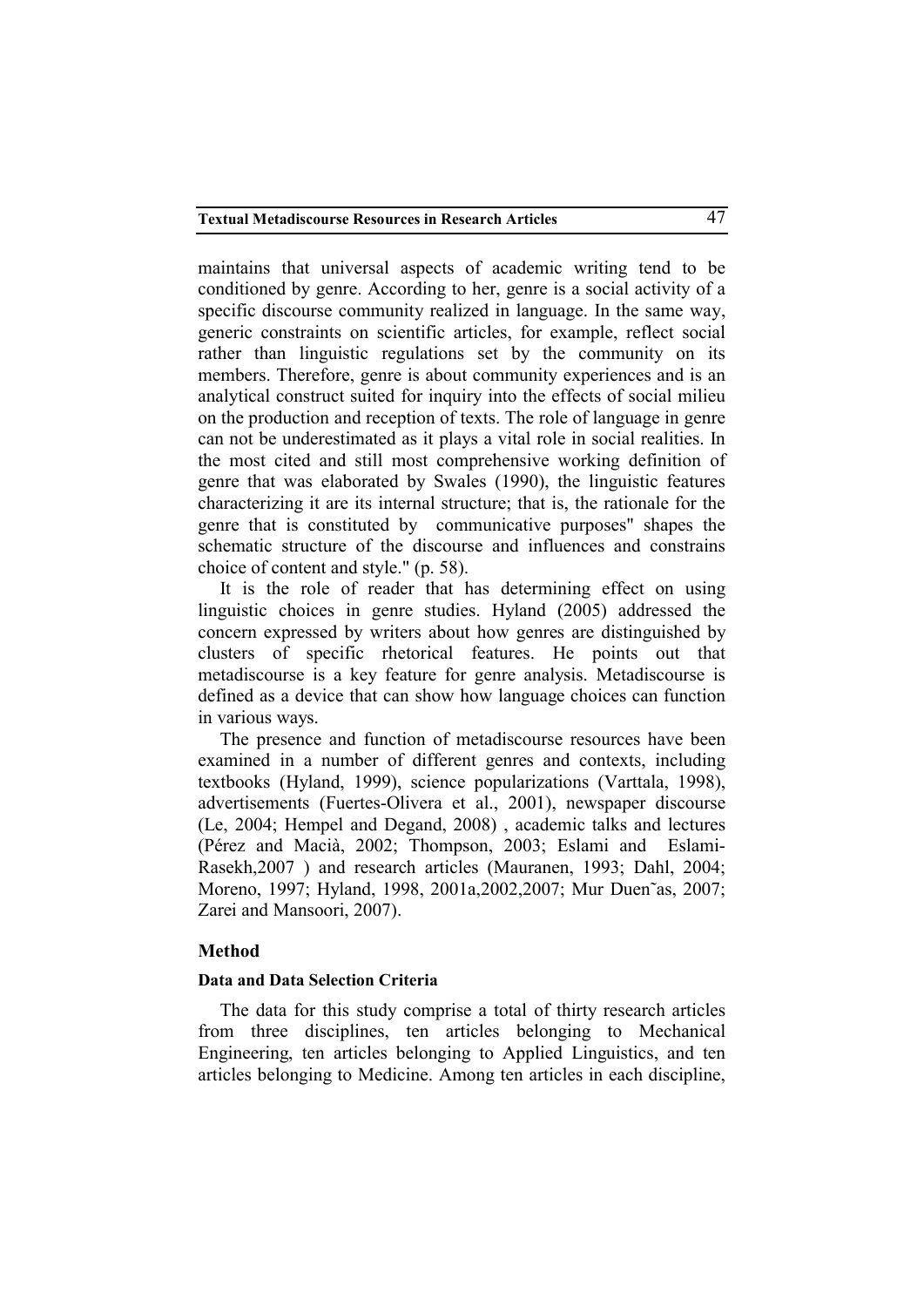five articles belong to native writers and five articles belong to nonnative writers. The articles are all taken from leading international and Iranian journals during the last decade, most of them during the recent five years. Articles whose authors were native speakers of English and Persian were selected for the analysis.

This study focused on three rhetorical sections of research articles, namely Abstract, Introduction, and Results & Discussion. These sections were chosen because of their more challenging nature. They have the determining role in motivating the study and in persuading its readers. In these sections due to different rhetorical functions, writers mainly establish the significance of the study and make generalization regarding the main findings. For the purpose of the study, only the body part of each article has been included in the search. This means that no headings, footnotes, quotes, equations, bibliographies, linguistic examples, tables and figures which appeared in the research articles are included the data. In the study the words such as *example, table, figure* and *equations* are excluded from those sections of data that potentially can be placed in the endophorics category. They are an integral part of the articles and according to Dahl (2004, p. 1817), "… they may easily skew the results for this category, as one or a few articles may yield a very high total number of such item."

The choice of research articles in each discipline was based on a number of criteria: The first criterion was having experimental design. We tried to choose those research articles in three disciplines that their design is experimental in order to have homogeneous data because research articles in ME and MED mainly deal with experimental research. The second criterion was having Abstract, Introduction, and Result & Discussion sections. Since this study was focusing on three rhetorical sections of Abstract, Introduction and Result & Discussion, it was important to have them among the rhetorical sections of research articles. The date of research articles publication was the next criterion. The English research articles were all limited to those published during 2001-2008 with the assumption that time influences the style of the writers and with this time limit this factor has been taken into account (see Appendix 1).

Once the research articles were selected, they were analyzed in terms of TMRs. The method and procedures used for analyzing the data are discussed in the next section.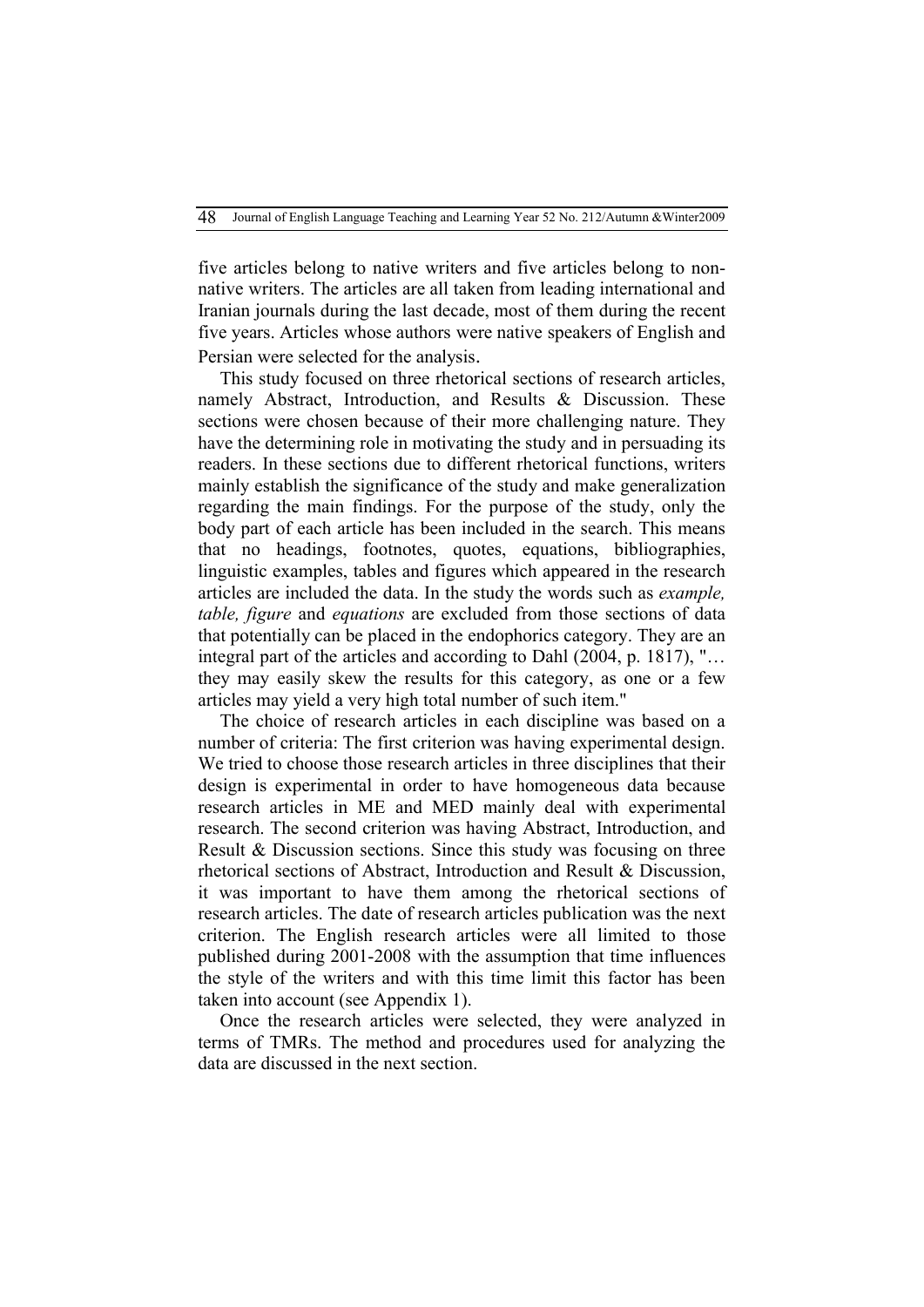### **Procedures of Data Analysis**

One of the main objectives of this study is to examine the occurrence of TMRs across the three disciplines of ME, AL, and MED and the three rhetorical sections of research articles: Abstract, Introduction, and Results & Discussion. Another aim is to identify the differences between native and non-native writers in the use of TMRs across these three disciplines and three rhetorical sections of research articles. In order to meet these goals, three rhetorical sections of thirty research articles consisting of 58,705 words were analyzed. To determine the frequency of TMRs, a list of such items was compiled from Dahl (2004), Rahman (2004), Hyland (2005), Hempel & Degand (2008), and Dafouz-Milne (2008) (see Appendix 2). Then they were classified into seven categories of analysis mentioned above. Some other items found in the research articles were also included.

The articles were then examined to determine the frequency of these words. However, it should be mentioned that it is very difficult to determine all TMRs used by an author in a research article. These polysemous TMRs can function in different ways according to the meaning conveyed and a type of relations in the discourse. As a result, the functions of all the items were examined qualitatively based on their actual occurrences in context. A single linguistic form such as *above*, for example, can express meaning in the real world and for research activities not for navigating readers in the research articles. Such an ambiguity leads to the difficulty of identifying which of the linguistic forms are TMRs and which are not. Therefore, particular attention was paid to the context in which TMRs were used and counting of items was conducted manually.

After determining the frequency of TMRs in three rhetorical sections of the research articles and classifying them into seven categories of analysis, the total words used in each section were also counted. Since the size of the research articles in each discipline and across three rhetorical sections varied, we decided to calculate the frequency of TMRs per 1,000 words. Therefore, in order to show the distribution of TMRs across three disciplines and three rhetorical sections of research articles, the frequency of occurrence of TMRs was calculated per 1,000 words in each rhetorical section of these three disciplines.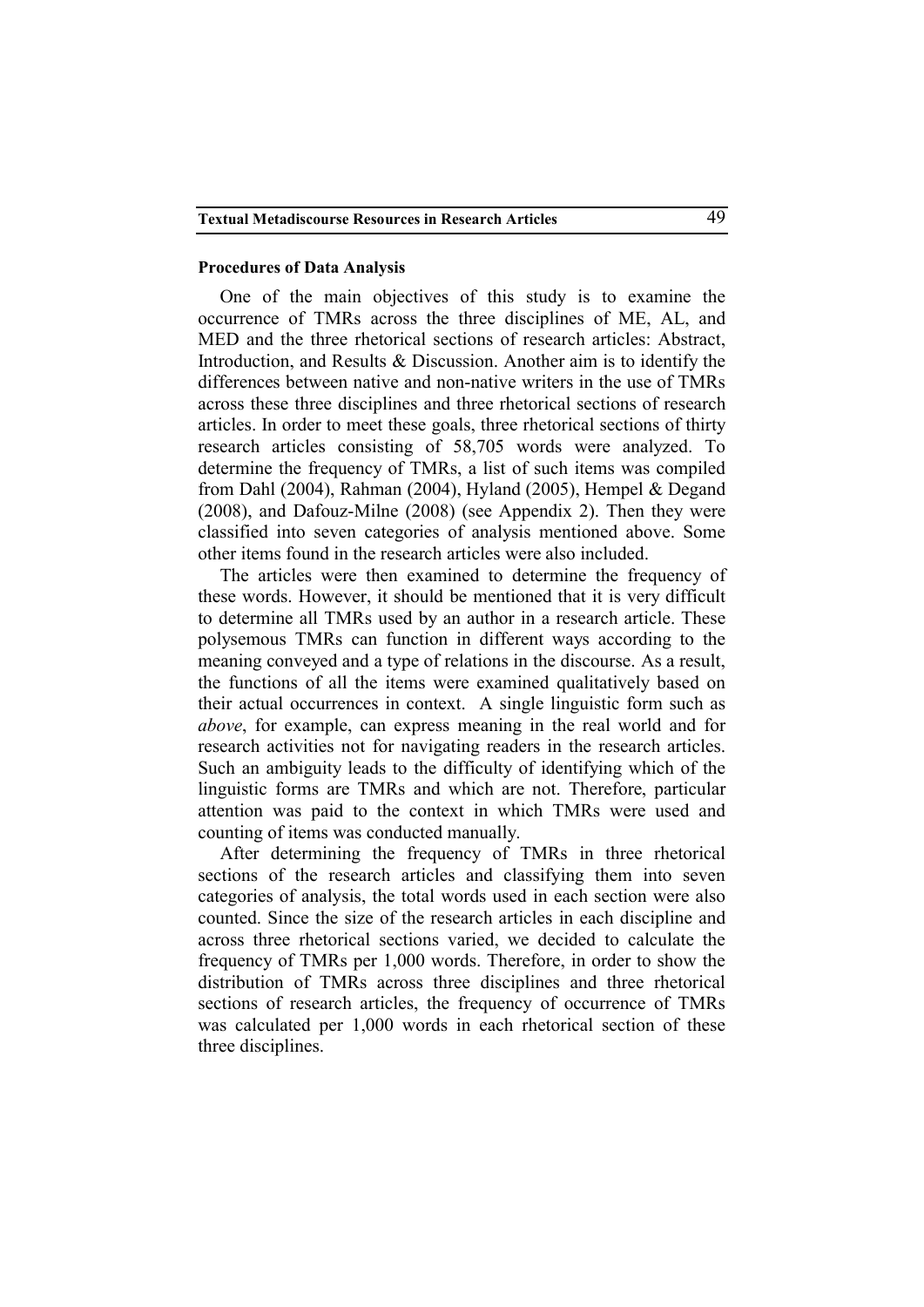To find out the difference in the category distribution of TMRs among these three disciplines, the frequency of occurrence of each category of TMRs per 1,000 words and their percentage were also computed in each discipline.

The same procedures of analysis were then carried out to find out the overall distribution and category distribution of TMRs in research articles written by native and non-native writers in three disciplines. Finally, the Chi-Square test was again used to determine the significance of the difference among the frequency.

### **Results and Discussion**

We will present and discuss the results of the present research as follows:

- 1. Those related to the distribution of TMRs in ME, MED, and AL research articles
- 2. Those related to the distribution of TMRs in ME articles of native and non-native writers
- 3. Those related to the distribution of TMRs in MED articles of native and non-native writers
- 4. Those related to the distribution of TMRs in AL articles of native and non-native writers

### **Distribution TMRs in ME, MED, and AL Research Articles**

### **Overall Distribution**

In order to find out the differences among ME, MED, and AL articles in the distribution of TMRs, first, we calculated the distribution of TMRs in three rhetorical sections of the research articles and their overall distribution in the three disciplines. The results of the analysis showed that the frequency of TMRs across three rhetorical sections of MED articles (60.68 per 1,000 words) was higher than AL articles (57.65 per 1,000 words) and ME articles (54.17 per 1,000 words). The result of the Chi-Square test indicates that differences among ME, MED, and AL research articles in the use of TMRs across three rhetorical sections are statistically significant.

 These differences can be explained by resorting to object and nature of disciplines. The field of Mechanical Engineering and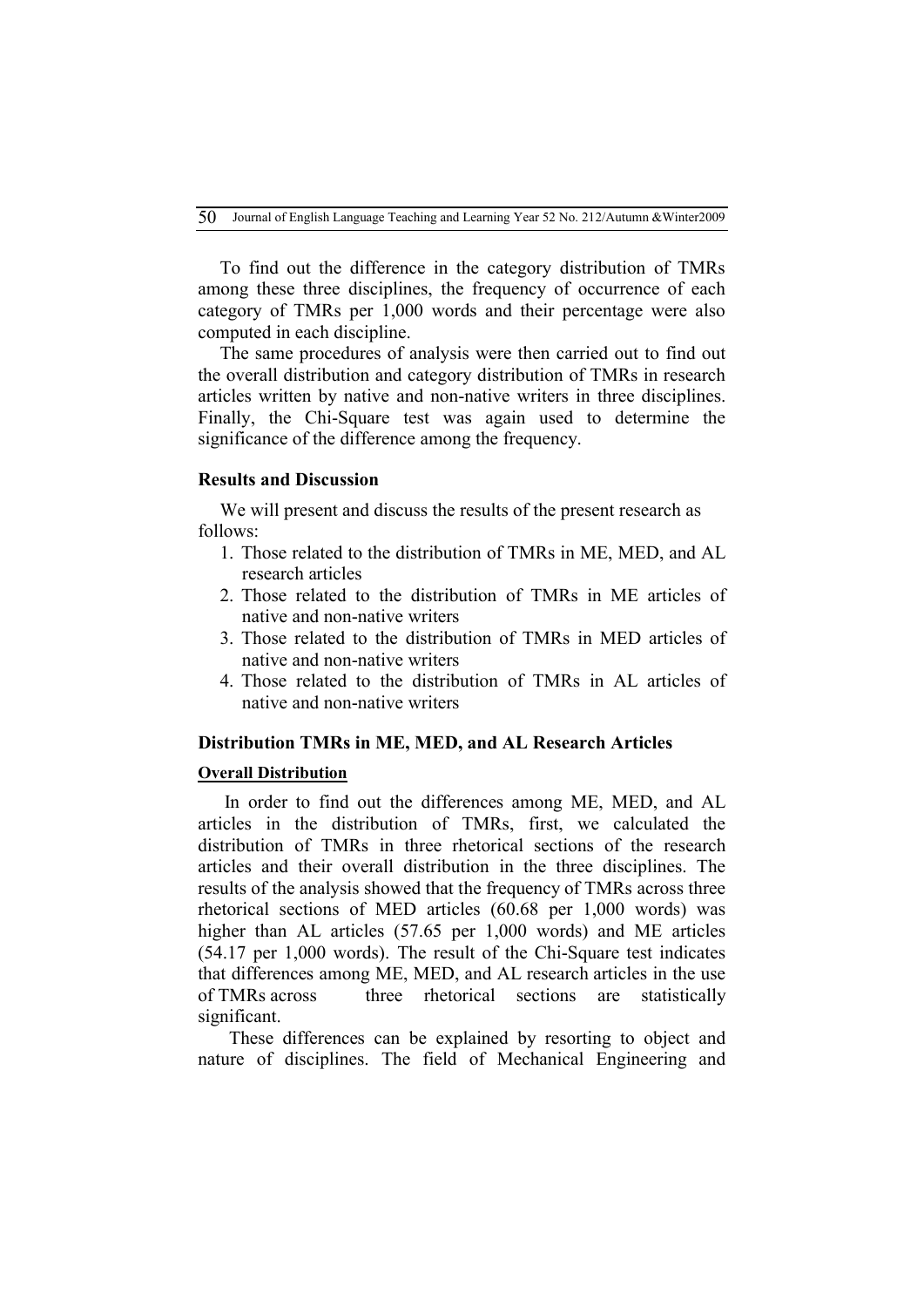Medicine can be categorized under "hard" sciences in which the setting of the experiments is more controlled and the material and procedures can be closely measured. However, "soft" sciences, such as Applied Linguistics have not firm theoretical foundation and this tentative nature and subjective evaluation result from the conditions under which the research made are not fully in the control of researchers. According to Hyland (1998), in the soft fields, there is less control of variables and more diversity of research outcomes. This discipline may require more persuading resources such as TMRs to structure the text.

## **Rhetorical Distribution**

The frequency of TMRs was calculated per 1,000 words in three rhetorical sections of ME, MED, and AL articles: Abstract, Introduction, and Result & Discussion. Table1 presents the total number of words, the frequency of TMRs in three sections of ME articles, and their total frequencies. As it is shown in the table, a total of 757 TMRs used in the three sections of ME research articles; this represents a frequency rate of 54.17 TMRs per 1,000 words. According to frequency rate 57.99 TMRs are found in the Introduction section per 1,000 words whereas in the Result & Discussion section the rate is lower, 53.49 TMRs per 1,000 words and in the Abstract section the rate is 41.80 per 1,000 words.

| Table1. Frequency of TMRs across Three Rhetorical Sections of ME Research |  |                 |  |  |
|---------------------------------------------------------------------------|--|-----------------|--|--|
|                                                                           |  | <b>Articles</b> |  |  |

| <b>ME</b> Research Articles            |          |                                                                |       |              |  |  |  |
|----------------------------------------|----------|----------------------------------------------------------------|-------|--------------|--|--|--|
| <b>Total words</b>                     | Abstract | <b>Result</b><br><b>Introduction</b><br><b>&amp;Discussion</b> |       | <b>Total</b> |  |  |  |
|                                        | 1507     | 6035                                                           | 6431  | 13973        |  |  |  |
| <b>Total devices of</b><br><b>TMRs</b> | 63       | 350                                                            | 344   | 757          |  |  |  |
| per 1,000<br>F                         | 41.80    | 57.99                                                          | 53.49 | 54.17        |  |  |  |

**Note: F= Frequency, TMRs= Textual Metadiscourse Resources**

Table2 below presents the total number of words, the total frequency of TMRs, and their frequency in three sections of MED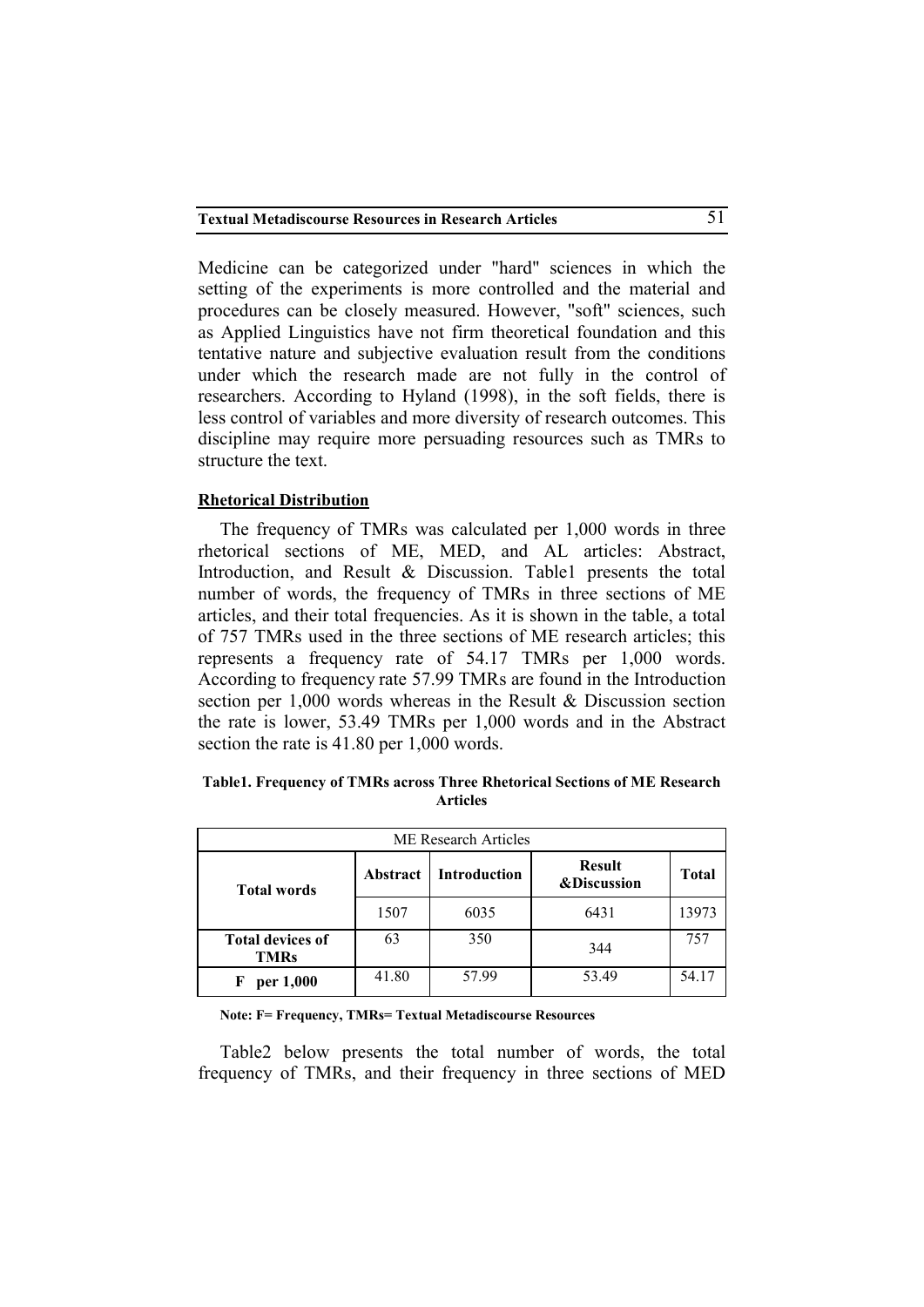research articles. As it is shown in the table, the total use of TMRs in MED research articles is 1086 with frequency rate of 60.68 per 1,000 words. It also illustrates that the highest frequency of TMRs occurs in the Introduction section (65.98 per 1,000 words) followed by Result  $\&$ Discussion section (61.80 per 1,000 words) and Abstract section (47.62 per 1,000 words).

| <b>MED Research Articles</b>           |          |                     |                               |              |  |  |  |
|----------------------------------------|----------|---------------------|-------------------------------|--------------|--|--|--|
| <b>Total words</b>                     | Abstract | <b>Introduction</b> | Result &<br><b>Discussion</b> | <b>Total</b> |  |  |  |
|                                        | 2394     | 3319                | 12185                         | 17898        |  |  |  |
| <b>Total devices of</b><br><b>TMRs</b> | 114      | 219                 | 753                           | 1086         |  |  |  |
| per 1,000<br>F                         | 47.62    | 65.98               | 61.80                         | 60.68        |  |  |  |

**Table 2. Frequency of TMRs across Three Rhetorical Sections of MED Research Articles**

|  |  | Note: F= Frequency, TMRs= Textual Metadiscourse Resources |
|--|--|-----------------------------------------------------------|
|--|--|-----------------------------------------------------------|

In Table 3 the total number of words, the total frequency of TMRs, and their frequency in three sections of AL research articles are represented. We can see in the Table3 that the total use of TMRs in AL research articles reaches 1,547 occurrences, representing the frequency rate of 57.65 TMRs per 1,000 words. According to the table 3, the Introduction section in AL articles has the highest incidence of TMRs (58.18 per 1,000 words) followed by Result & Discussion (58.04 per 1,000 words) and Abstract sections (50.89 per 1,000 words).

| AL Research Articles                   |                 |              |                                         |              |  |  |  |
|----------------------------------------|-----------------|--------------|-----------------------------------------|--------------|--|--|--|
| <b>Total words</b>                     | <b>Abstract</b> | Introduction | <b>Result</b><br><b>&amp;Discussion</b> | <b>Total</b> |  |  |  |
|                                        | 1572            | 5569         | 19693                                   | 26834        |  |  |  |
| <b>Total devices of</b><br><b>TMRs</b> | 80              | 324          | 1143                                    | 1547         |  |  |  |
| per 1,000                              | 50.89           | 58.18        | 58.04                                   | 57.65        |  |  |  |

**Table 3. Frequency of TMRs across Three Rhetorical Sections of AL Research Articles**

**Note: F= Frequency, TMRs= Textual Metadiscourse Resources**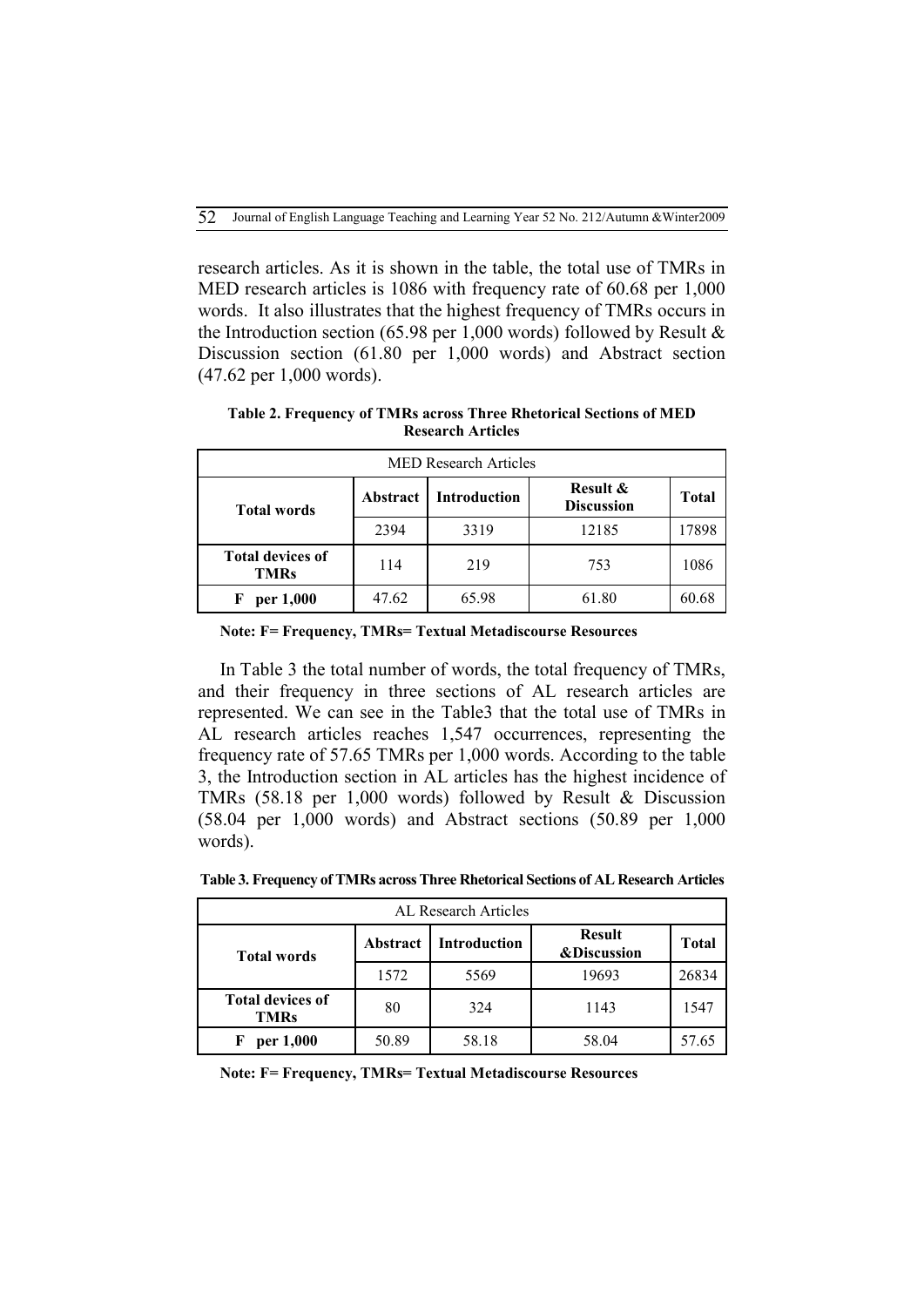This study showed that the distribution of TMRs is not evenly distributed across different rhetorical sections of Abstract, Introduction, and Result & Discussion. In three ME, MED, and AL research articles, the Introduction sections generally contained more TMRs than the Abstract and Result & Discussion sections. This similarity suggests that writers in three disciplines consider the Introduction section as a major section for establishing the purpose of articles. To better illustrate these findings the results are shown in Figure1 below.



The variations within the sections of a research articles can be explained by the different rhetorical purposes served by these sections. The purpose of an Abstract is to summarize the articles (Brown, 1988). Included in this summary are the problems under study, characteristics of the subject and materials, the procedures used, the findings of the study, and the conclusion reached by the researcher. Thus, in presenting the summary of the result in the Abstract section, the researcher may use some TMRs as observed in the corpus of this study.

Introductions can be considered as integral parts of research articles. Swales (1990) in his CARS model for research article Introductions states that the main concerns of the Introduction section of a research article are to contextualize a research study being presented in the relevant literature, claim its novelty, and present main features of the study. In order to meet this end, the writers try to show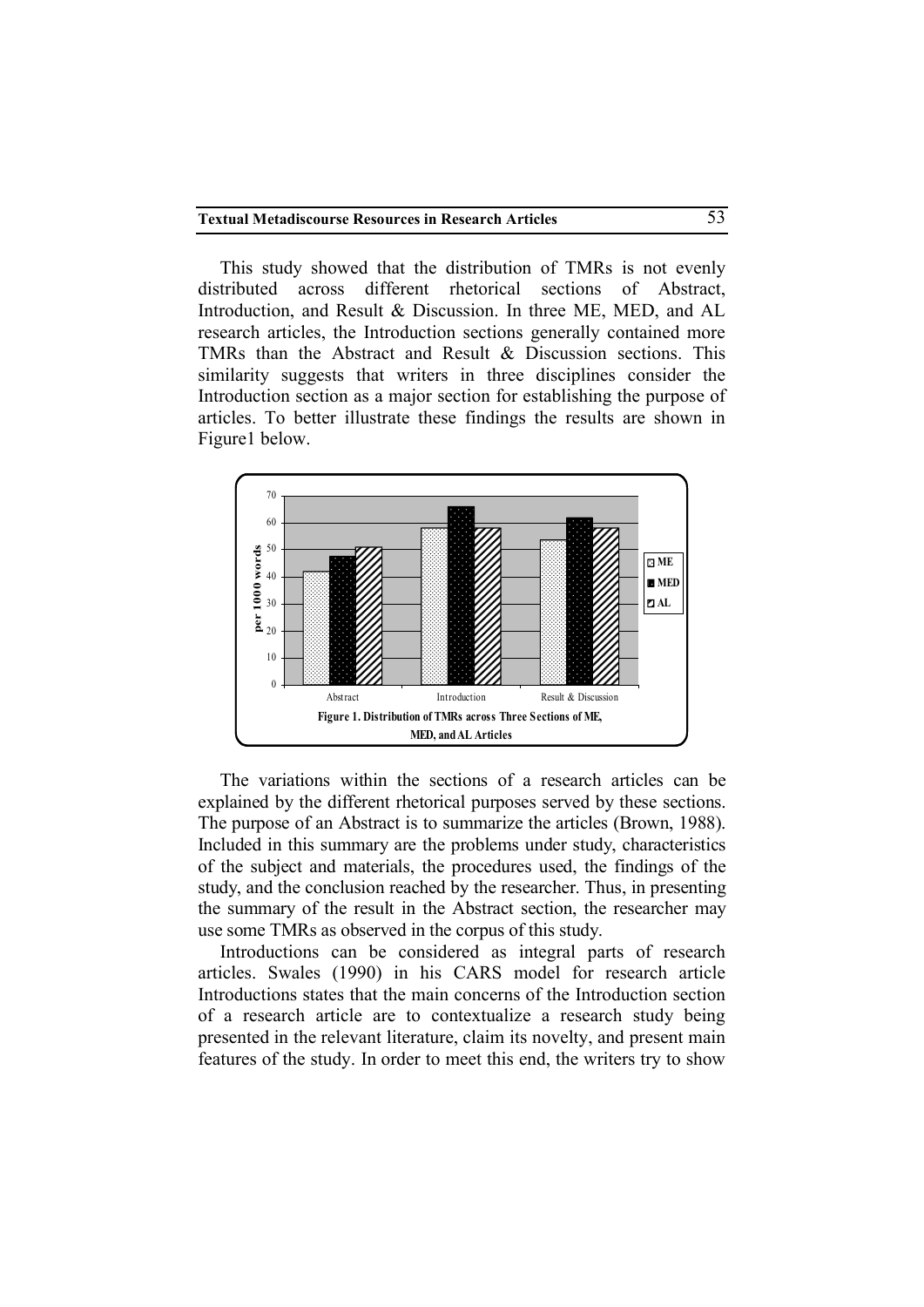the problem or gap by reviewing the previous works and emphasize the significance of their own work. These critical characteristics and purposes urged research article's writer to make best use of his / her TMRs in the Introduction section in order to present the writer's acceptable academic picture in his/her disciplinary community. In this study the Introduction section contained more TMRs compared to the Abstract and Result & Discussion sections.

The Result & Discussion sections were second in the use of TMRs in three disciplines. This is not surprising, since according to Swales (1990, p.133), the Discussion section "mirror-images the Introduction by moving from specific findings to wider implications". The main rhetorical function of the Discussion is to contextualize the reported study and relate it to previous work in the field, reflecting a sense of membership in the larger scientific community.

### **Categorical Distribution**

In order to find out the differences in the distribution of seven categories of TMRs in ME, AL, and MED articles, the frequency of TMRs in each category per 1,000 words and their percents were computed in these three disciplines. Table 4 presents the distribution of these seven categories of TMRs in ME research articles. According to this Table, in ME research articles transitions (40.95%), code glosses (21.93%) and evidentials (18.23%) are the mostly used categories in ME research articles and topicalizers category (3.70%) have the lowest frequency rate.

| <b>ME Research Articles</b>    |               |         |            |  |  |  |
|--------------------------------|---------------|---------|------------|--|--|--|
| <b>Categories of TMRs</b>      | F Per 1,000 W | Percent | Raw number |  |  |  |
| <b>Topicalizers</b>            |               | 3.70    | 28         |  |  |  |
| <b>Sequencers</b>              | 2.58          | 4.75    | 36         |  |  |  |
| <b>Illocutionary resources</b> | 3             | 5.55    | 42         |  |  |  |
| Code glosses                   | 11.88         | 21.93   | 166        |  |  |  |
| <b>Transitions</b>             | 22.18         | 40.95   | 310        |  |  |  |
| <b>Evidentials</b>             | 9.88          | 18.23   | 138        |  |  |  |
| <b>Endophorics</b>             | 2.65          | 4.89    | 37         |  |  |  |
| Total                          | 54.17         | 100     | 757        |  |  |  |

**Table 4. Distribution of Different Categories of TMRs in ME Research Articles**

**Note: F = Frequency, TMRs = Textual Metadiscourse Resources, W = Words**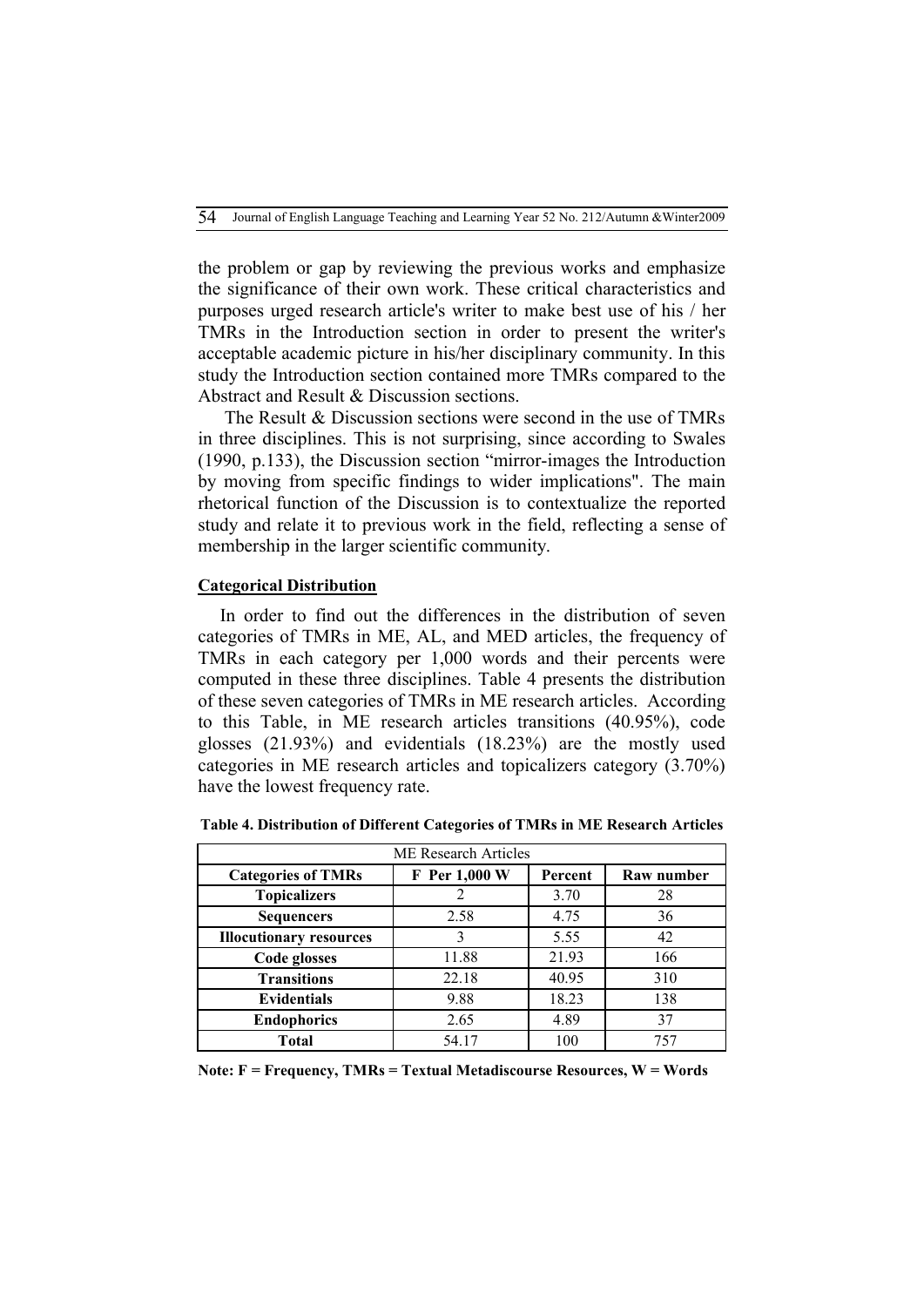Table 5 shows the distribution of seven categories of TMRs in MED research articles. In the Table 5, the three categories of code glosses (34.16%), transitions (33.33%) and evidentials (19.61%) are the mostly used resources. Similarly the lowest frequency belongs to topicalizers (0.55%). In MED research articles, the order of the mostly used TMRs categories are not fully identical to those ME research articles that is, code glosses is the leading category.

| <b>MED Research Articles</b>   |               |         |            |  |  |  |
|--------------------------------|---------------|---------|------------|--|--|--|
| <b>Categories of TMRs</b>      | F Per 1,000 W | Percent | Raw number |  |  |  |
| <b>Topicalizers</b>            | 0.33          | 0.55    | 6          |  |  |  |
| <b>Sequencers</b>              | 2.35          | 3.87    | 42         |  |  |  |
| <b>Illocutionary resources</b> | 3.07          | 5.06    | 55         |  |  |  |
| Code glosses                   | 20.73         | 34.16   | 371        |  |  |  |
| <b>Transitions</b>             | 20.22         | 33.33   | 362        |  |  |  |
| <b>Evidentials</b>             | 11.90         | 19.61   | 213        |  |  |  |
| <b>Endophorics</b>             | 2.07          | 3.41    | 37         |  |  |  |
| Total                          | 60.68         | 100     | 1086       |  |  |  |

**Table 5. Distribution of Different Categories of TMRs in MED Research Articles**

**Note: F = Frequency, TMRs = Textual Metadiscourse Resources, W = Words**

Table 6 presents the distribution of seven categories of TMRs in AL research articles. It shows that transitions  $(41.37%)$  and code glosses (30.90%) are the mostly used categories as TMRs in AL research articles. Topicalizers exhibit the lowest occurrence of TMRs in AL research articles (1.81%).

**Table 6. Distribution of Different Categories of TMRs in AL Research Articles**

| AL Research Articles                                                |       |       |      |  |  |  |
|---------------------------------------------------------------------|-------|-------|------|--|--|--|
| F Per 1,000 W<br><b>Categories of TMRs</b><br>Percent<br>Raw number |       |       |      |  |  |  |
| <b>Topicalizers</b>                                                 | 1.04  | 1.81  | 28   |  |  |  |
| <b>Sequencers</b>                                                   | 2.20  | 3.81  | 59   |  |  |  |
| <b>Illocutionary resources</b>                                      | 3.80  | 6.59  | 102  |  |  |  |
| Code glosses                                                        | 17.81 | 30.90 | 478  |  |  |  |
| <b>Transitions</b>                                                  | 23.85 | 41.37 | 640  |  |  |  |
| <b>Evidentials</b>                                                  | 5.92  | 10.28 | 159  |  |  |  |
| <b>Endophorics</b>                                                  | 3.02  | 5.23  | 81   |  |  |  |
| <b>Total</b>                                                        | 57.65 | 100   | 1547 |  |  |  |

**Note: F = Frequency, TMRs = Textual Metadiscourse Resources, W = Words**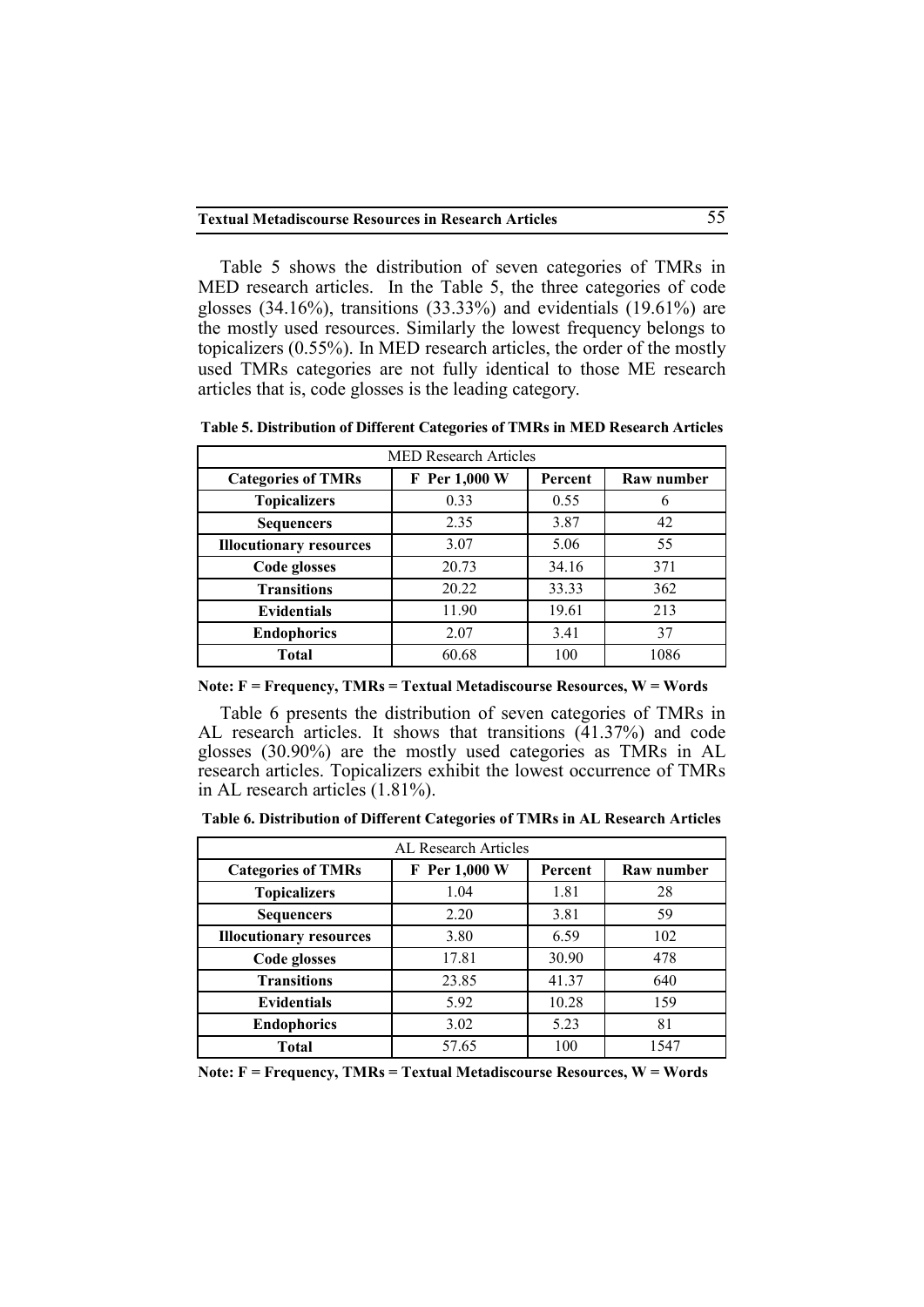In terms of categorical distribution, the result showed a broad agreement in the use of transitions, code glosses, and evidentials as the main categories of TMRs in three disciplines, demonstrating that the principal concern of writers is to present information clearly, explicitly and persuasively. But there were variations in their use from one discipline to the other. Topicalizers, on the other hand, appeared in much lower frequencies across all the disciplines studied. These similarities could, of course, be seen as indicators of more widespread tendencies within these disciplines.

In the case of endophorics, illocutionary resources, and transitions, AL research articles were in the first place in terms of their frequency, perhaps reflecting the more discursive nature of this discipline and the writer's need to rely more on these TMRs to create a more coherent and persuasive discourse. Dahl (2004) believes that the high number of endophorics and illocutionary resources (rhetorical metatext) in AL articles can be related to its more heterogeneous organization that in turn imply that writer must signal which discourse act is being performed. Perhaps the more standardized format of MED research articles alleviates the writers' needs for endophoric, illocutionary resources, and transitions.

Evidentials in the MED and ME research articles were higher than AL research articles. The interpretation is that the hard disciplines tend to employ more citations, with AL with considerable low frequency. Scientists cite numerous studies in order to build an argument to support their main work and to make new claims more acceptable to discourse community members. Our analysis revealed that the writers of MED and ME research articles tried to determine the detailed picture of the relationship between their own research and previously done researches.

Topicalizers category in three disciplines had the lowest frequencies of TMRs. This reduced amount of topicalizers found suggests that writers prefer to introduce their topics and subtopics in the articles without using overt resources. Dafouz-Milne (2008) believes that titles function as a main topic and clearly express the main idea. But in comparing of these three disciplines in terms of topicalizers frequency, this is ME article that contained more resources than AL and MED articles.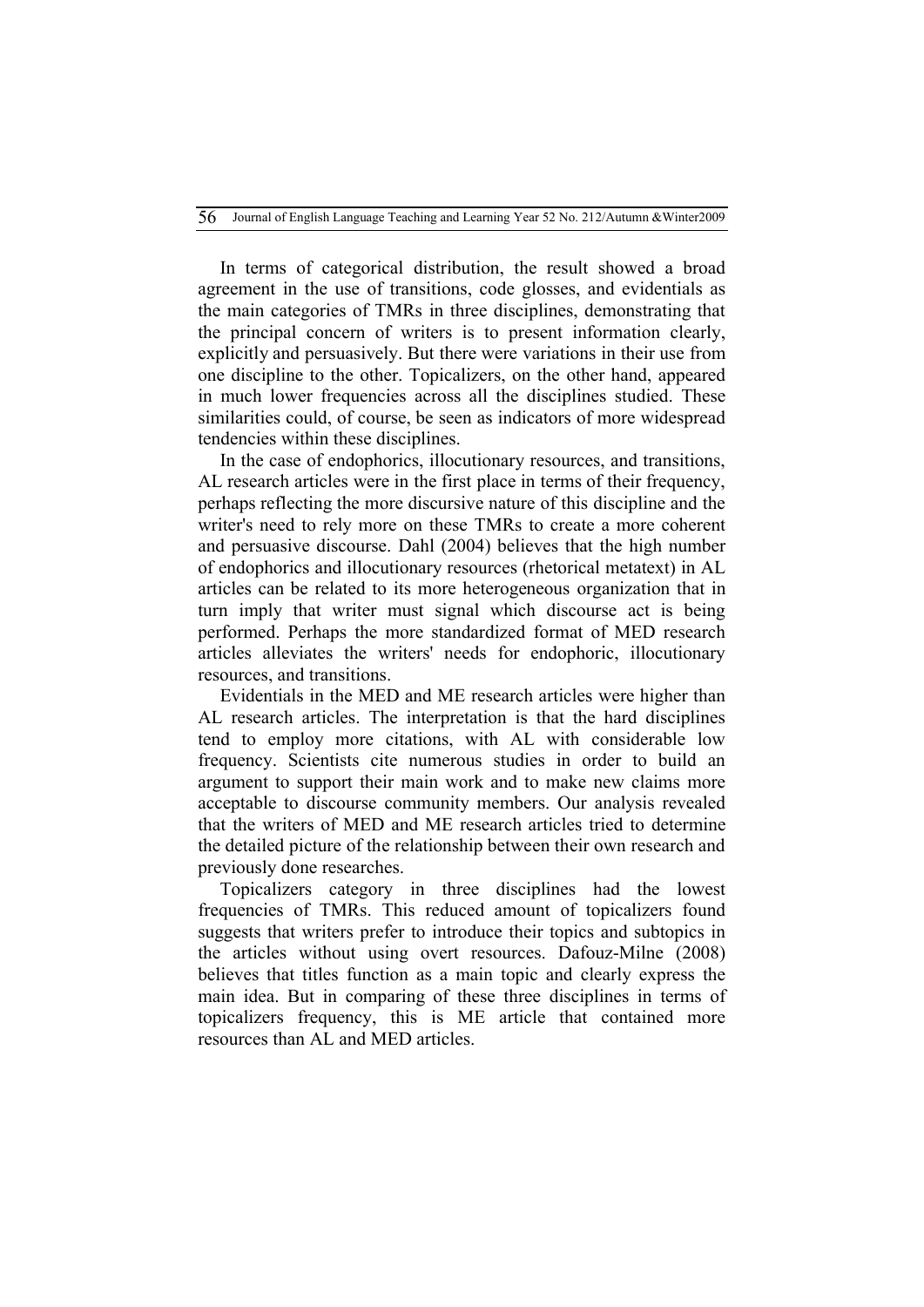The high number of sequencers that their main duty is to organize the text were seen in the ME articles while MED articles had slightly more sequencers than AL articles. ME and MED as hard sciences are the most structured disciplines regarding sequencing devices.

## **Distribution of TMRs in ME Articles of Native and Non-Native Writers**

### **Overall Distribution**

The results of the analysis showed that the overall occurrence of TMRs across three sections of the articles of native writers (55.80 per 1,000 words) was higher than the articles of non-native writers (51.99 per 1,000 words) in ME. The results of the Chi-Square tests indicated that there was not a significant difference in the distribution of TMRs in ME articles of native and non-native writers.

Being the native or non-native writers of English even in the same discipline may cause potential differences because the forms of transmitting knowledge in academic settings vary not only across disciplines, but also across cultures. For instance, although academic research articles due to genre requirements are considered to be relatively uniform, there is a "significant intercultural variation in the rhetorical preference of writers" (Mauranen, 1993, p.1). For example, in the Anglo-American writing traditions, written texts are expected to display fixed organizational pattern and rhetorical qualities; and writers are expected to communicate their knowledge and voice their opinions. According to Dahl (2004) in this tradition the author wants to be clearly visible. Silva (1993) has established that whole text organization is the area, which can create most problems for L2 writers in academic contexts since writers from different cultures prefer certain forms.

### **Rhetorical Distribution**

The frequency of TMRs was computed per 1,000 words in the Abstract, Introduction, and Result & Discussion sections of ME articles written by native and non-native writers. Table 7 presents the total number of words, the distribution of TMRs across three sections of ME articles written by native writers, and their total frequencies. As it is shown in the table, there are 447 TMRs occurrences in the articles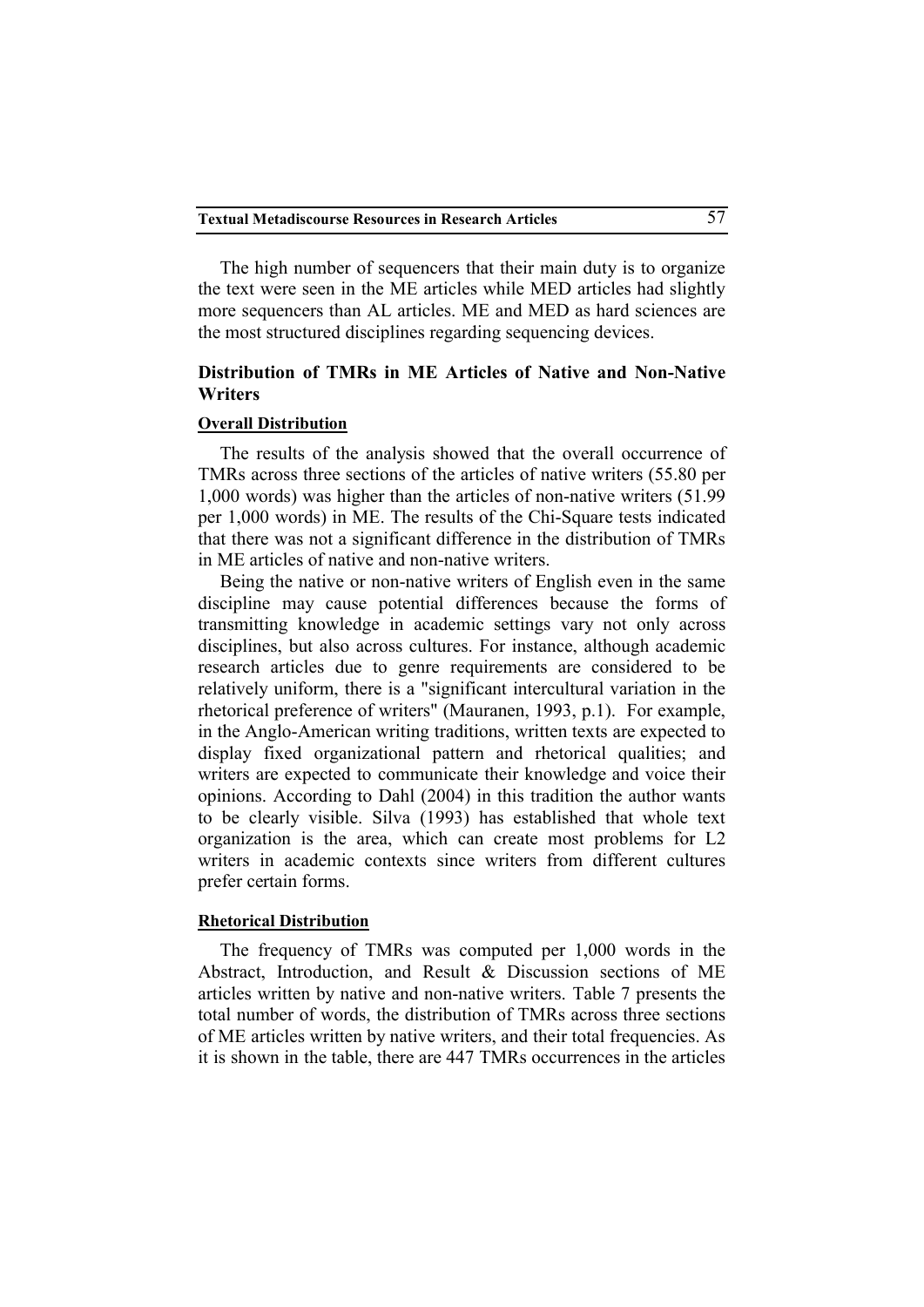of native writers; this represents the total frequency of 55.80 per 1,000 words. The Table also indicates that the highest incidence of TMRs is in the Introduction section (60 per 1,000 words) followed by Result  $\&$ Discussion (55.08 per 1,000 words) and Abstract sections (40.90 per 1,000 words).

**Table 7. Frequency of TMRs across Three Sections of ME Articles Written By Native Writers**

| ME Research Articles (Native)   |                 |              |          |       |  |  |  |
|---------------------------------|-----------------|--------------|----------|-------|--|--|--|
| <b>Total words</b>              | <b>Abstract</b> | Introduction | Result & | Total |  |  |  |
|                                 | 758             | 3350         | 3903     | 8011  |  |  |  |
| <b>Total devices of</b><br>TMD. | 31              | 201          | 215      | -447  |  |  |  |
| per 1,000                       | 40.90           | 60           | 55.08    | 55.80 |  |  |  |

**Note: F= Frequency, TMRs= Textual Metadiscourse Resources**

Table 8 shows the distribution of TMRs in ME research articles of non-native writers. The results of this Table indicate that the total frequency of TMRs in the articles of non-native writers is 51.99 per 1,000 words with 310 TMRs occurrences. The order of the findings in Table 8 shows trends very similar to the order existing in Table 7 with the sense that the highest concentrations of TMRs are in the Introduction section of the articles of non-native, with a ratio of 55.49 occurrences per 1000 words.

**Table 8. Frequency of TMRs across Three Sections of ME Articles Written By Non-native Writers**

| ME Research Articles (Non-Native)           |                 |                     |                                   |       |  |  |  |
|---------------------------------------------|-----------------|---------------------|-----------------------------------|-------|--|--|--|
| <b>Total words</b>                          | <b>Abstract</b> | <b>Introduction</b> | <b>Result &amp;</b><br>Disoussion | Total |  |  |  |
|                                             | 749             | 2685                | 2528                              | 5962  |  |  |  |
| <b>Total devices of</b><br>TMP <sub>c</sub> | 32              | 149                 | 129                               | 310   |  |  |  |
| per 1,000<br>F                              | 42.72           | 55.49               | 51.03                             | 51.99 |  |  |  |

#### **Note: F= Frequency, TMRs= Textual Metadiscourse Resources**

Figure 2 illustrates the distribution of TMRs across three sections of ME articles by native and non-native writers more clearly.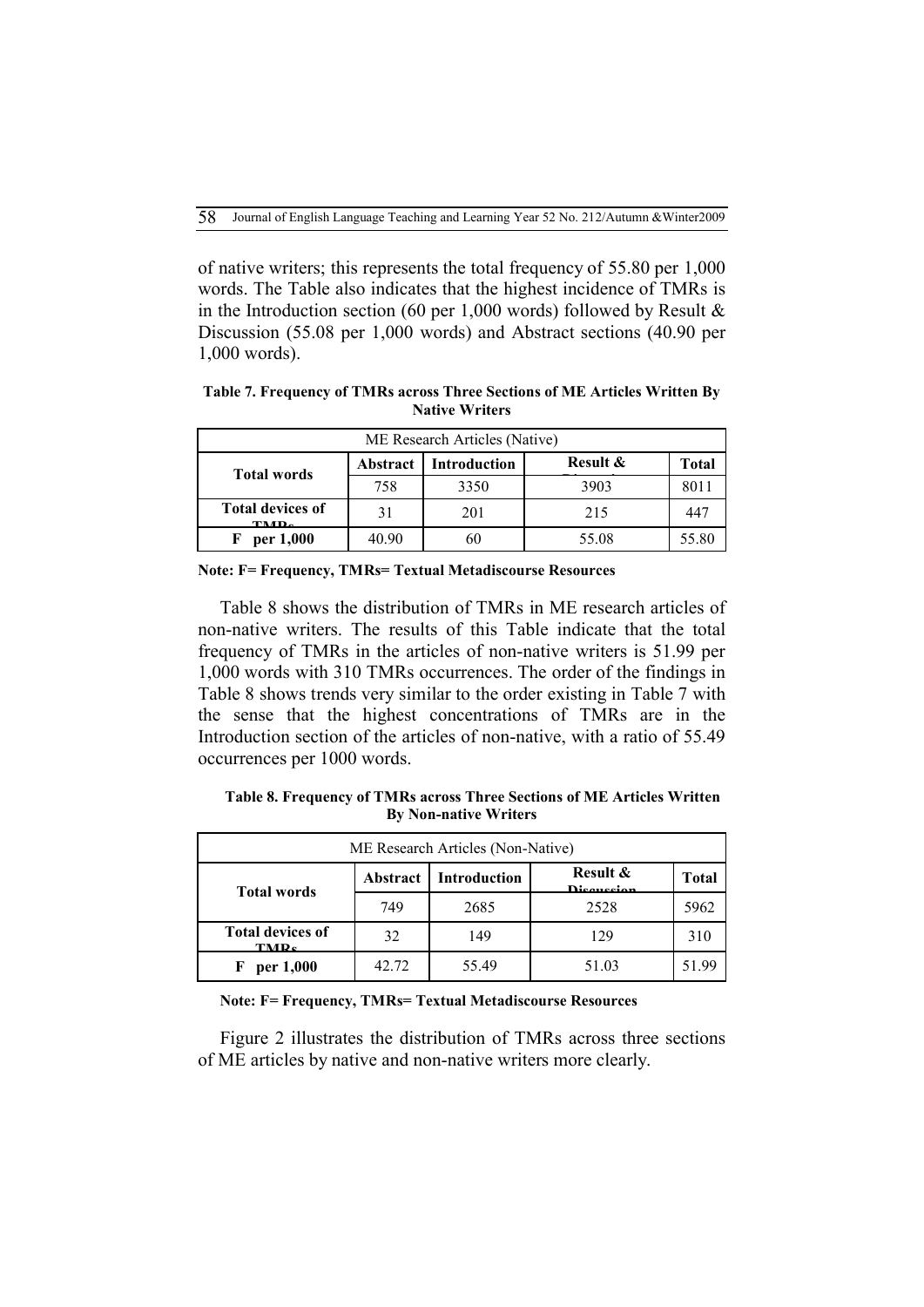

The results indicated a similarity in the rhetorical distribution of TMRs in the articles of native and non-native writers. The highest incidence of TMRs in the articles of both groups occurred in the Introduction section and the lowest in the Abstract section. This indicates that non-native writers that write their articles in English show the same level of awareness to the rhetorical purposes and linguistic resources as their native peers as it is evident in the result of Chi-Square test.

### **Categorical Distribution**

In regard to categorical distribution of TMRs and its potential differences between native and non-native writers in ME articles, we represent the frequency of TMRs in each category per 1,000 words and in a percentages. Table 9 shows the distribution of seven categories of TMRs in the articles of native and non-native writers in ME. It reveals that three TMRs categories with the highest frequency rate in articles of native writer are not fully identical to those in the articles of non-native writers. Transitions (40.04%), code glosses (26.62%) and evidentials (17%) in articles of native writers and transitions  $(42.26\%)$ , evidentials  $(20\%)$  and code glosses  $(15.16\%)$  in articles of non-native writers are the most important categories of TMRs.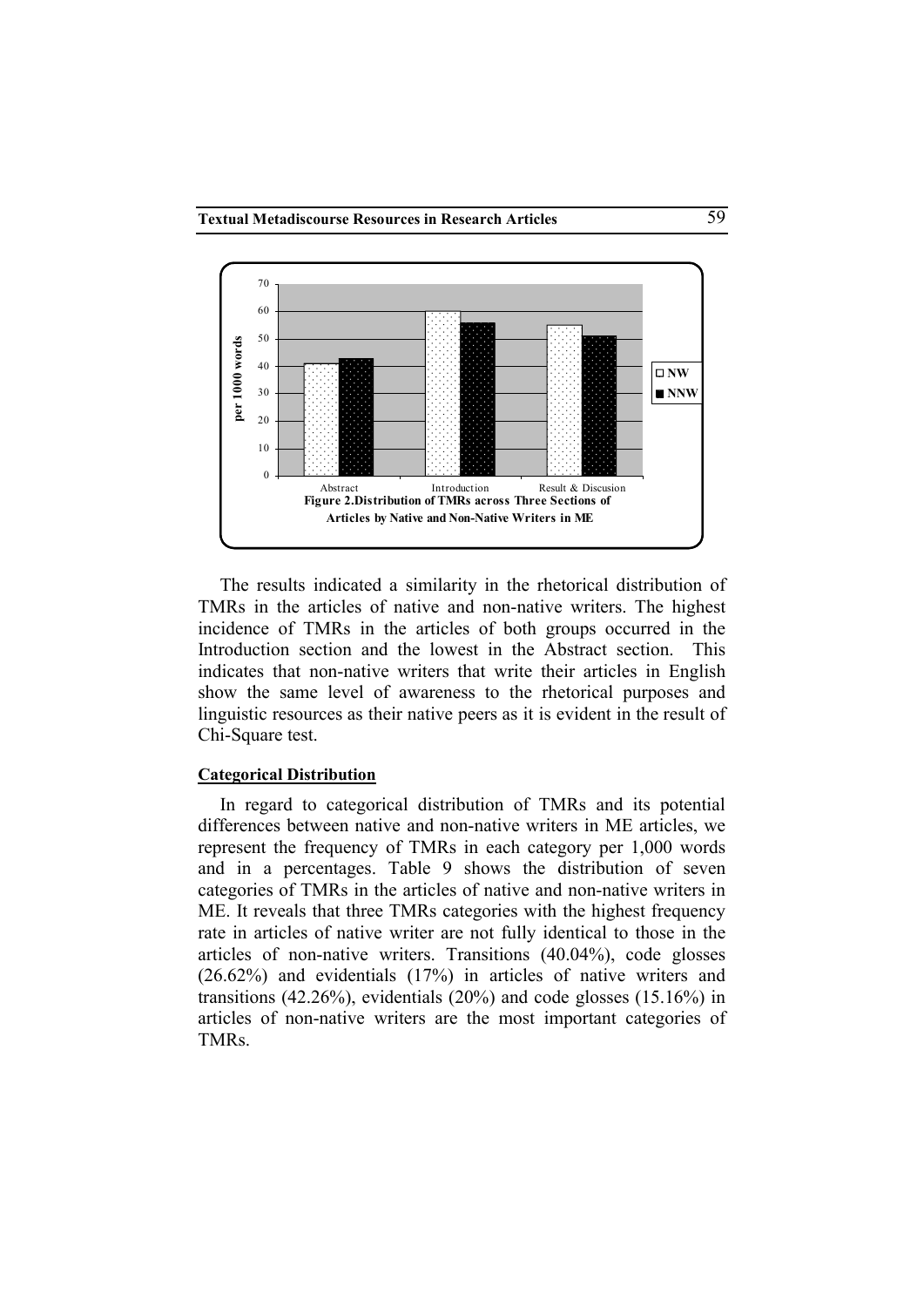| <b>ME Research Articles</b>       |                  |         |     |                  |            |               |  |
|-----------------------------------|------------------|---------|-----|------------------|------------|---------------|--|
|                                   |                  | Native  |     |                  | Non-Native |               |  |
| <b>Categories</b><br>of TMRs      | F Per<br>1,000 W | Percent | Raw | F Per<br>1,000 W | Percent    | Raw<br>number |  |
| <b>Topicalizers</b>               | 2.50             | 4.47    | 20  | 1.34             | 2.58       | 8             |  |
| <b>Sequencers</b>                 | 2.50             | 4.47    | 20  | 2.68             | 5.16       | 16            |  |
| <b>Illocutionary</b><br>resources | 1.50             | 2.68    | 12  | 5.03             | 9.68       | 30            |  |
| Code glosses                      | 14.85            | 26.62   | 119 | 7.88             | 15.16      | 47            |  |
| <b>Transitions</b>                | 22.34            | 40.04   | 179 | 21.97            | 42.26      | 131           |  |
| <b>Evidentials</b>                | 9.49             | 17      | 76  | 10.4             | 20         | 62            |  |
| <b>Endophorics</b>                | 2.62             | 4.70    | 21  | 2.68             | 5.16       | 16            |  |
| <b>Total</b>                      | 55.80            | 100     | 447 | 51.99            | 100        | 310           |  |

**Table 9.Distribution of Different Categories of TMRs in Articles of Native and Non-Native Writers in ME**

#### **Note: F = Frequency, TMRs = Textual Metadiscourse Resources, W = Words**

In the case of categorical distribution of TMRs in ME articles of native and non-native writers, the result showed that both groups most widely used transitions, code glosses, and evidentials. In the articles of native writers, the category of transitions was followed in terms of actual count by code glosses, evidentials, and endophorics. But in the articles of non-native writers transitions followed by evidentials, code glosses, and illocutionary resources. Topicalizers in the articles of the non-native and illocutionary resources in articles of native writers appeared in much lower frequencies in the groups studied.

As to endophorics, illocutionary resources, sequencers, and transitions, the result showed that non-native writers of ME research articles used more these TMRs. As we noted previously, it seems that those articles that have more structured and rigid format do not have higher number of these TMRs. This suggests that research articles of non-native writers in ME are not highly structured and use of these resources for navigating readers through the text seems necessary.

Evidentials in the research articles of non-native writers were higher than research articles of native writers. This indicates that nonnative writers in ME discipline present the generally accepted ideas by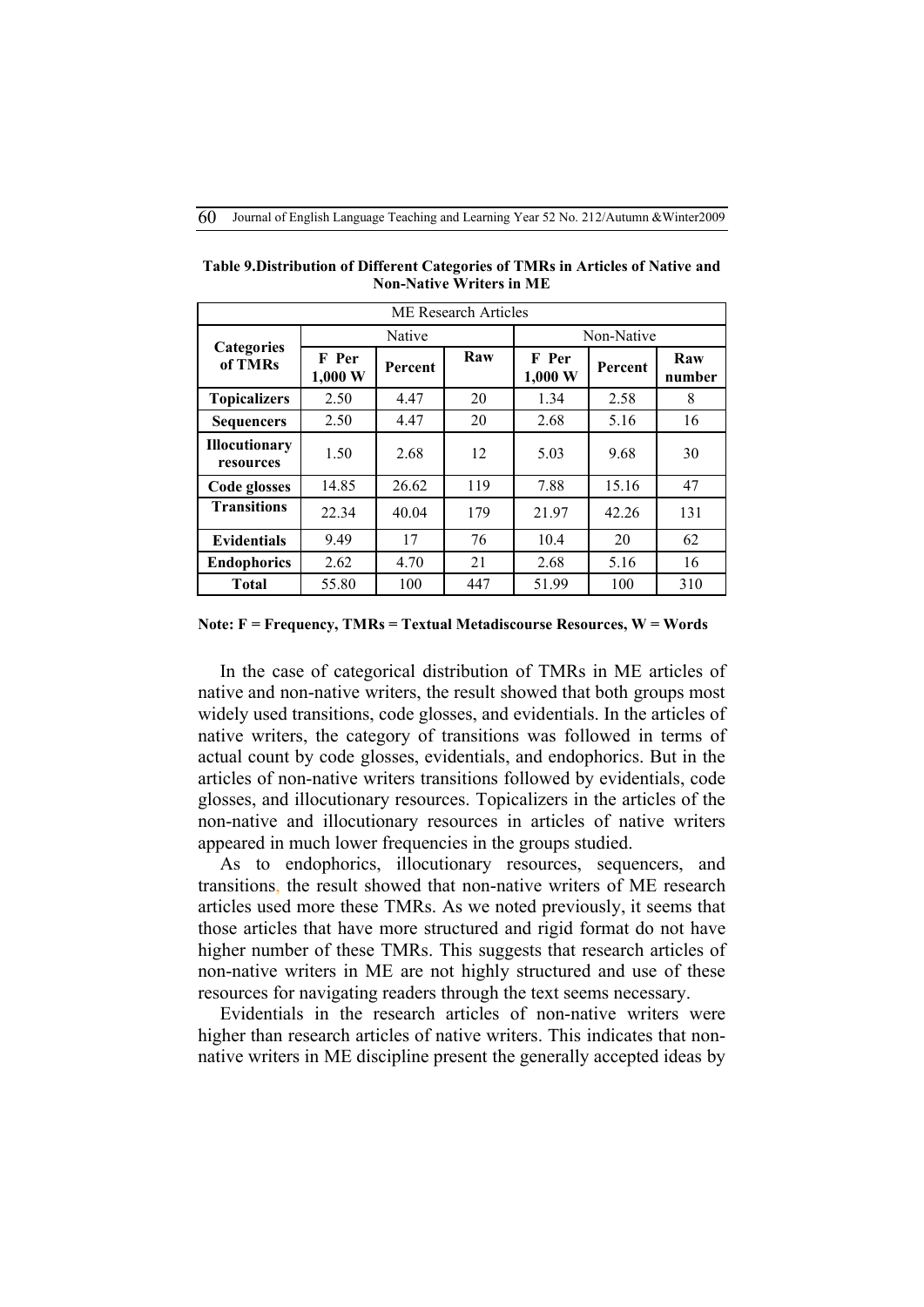reviewing the past studies. In addition, it shows that the non-native writers are knowledgeable enough in their field of study.

In the case of code glosses and topicalizers, native research articles had a higher number of these resources than non-native research articles. This result clearly indicates that native writers reformulate more often than non-native writers.

## **Distribution of TMRs in MED Articles of Native and Non-Native Writers**

### **Overall Distribution**

The frequency of TMRs across three sections of MED research articles written by native and non-native writers was computed per 1,000 words. The results showed that the overall distribution of TMRs in articles of non-native writers (67.13 per 1,000 words) was greater than the articles of native writers (55.10 per 1,000 words). The results of the Chi-Square test demonstrated that the difference between native and non-native in the use of TMRs in MED articles was significant. The fact that the difference between the two groups is more salient in the use of TMRs may show that non-native writers tend to establish more coherent text, hence providing more guidance for the reader to comprehend the purpose of the text.

### **Rhetorical Distribution**

The frequency of TMRs across three sections of MED articles written by native and non-native writers was computed per 1,000 words. Table 10 shows the total number of words; the distribution of TMRs across three sections of MED articles written by native writers, and their total frequencies. As it is shown in the Table, there are 529 TMRs occurrences representing the total frequency of 55.10 per 1,000 words. The Table also indicates that the highest incidence of TMRs is in the Introduction section (64.28 per 1,000 words) followed by Result & Discussion (55.64 per 1,000 words) and Abstract sections (38.12 per 1,000 words).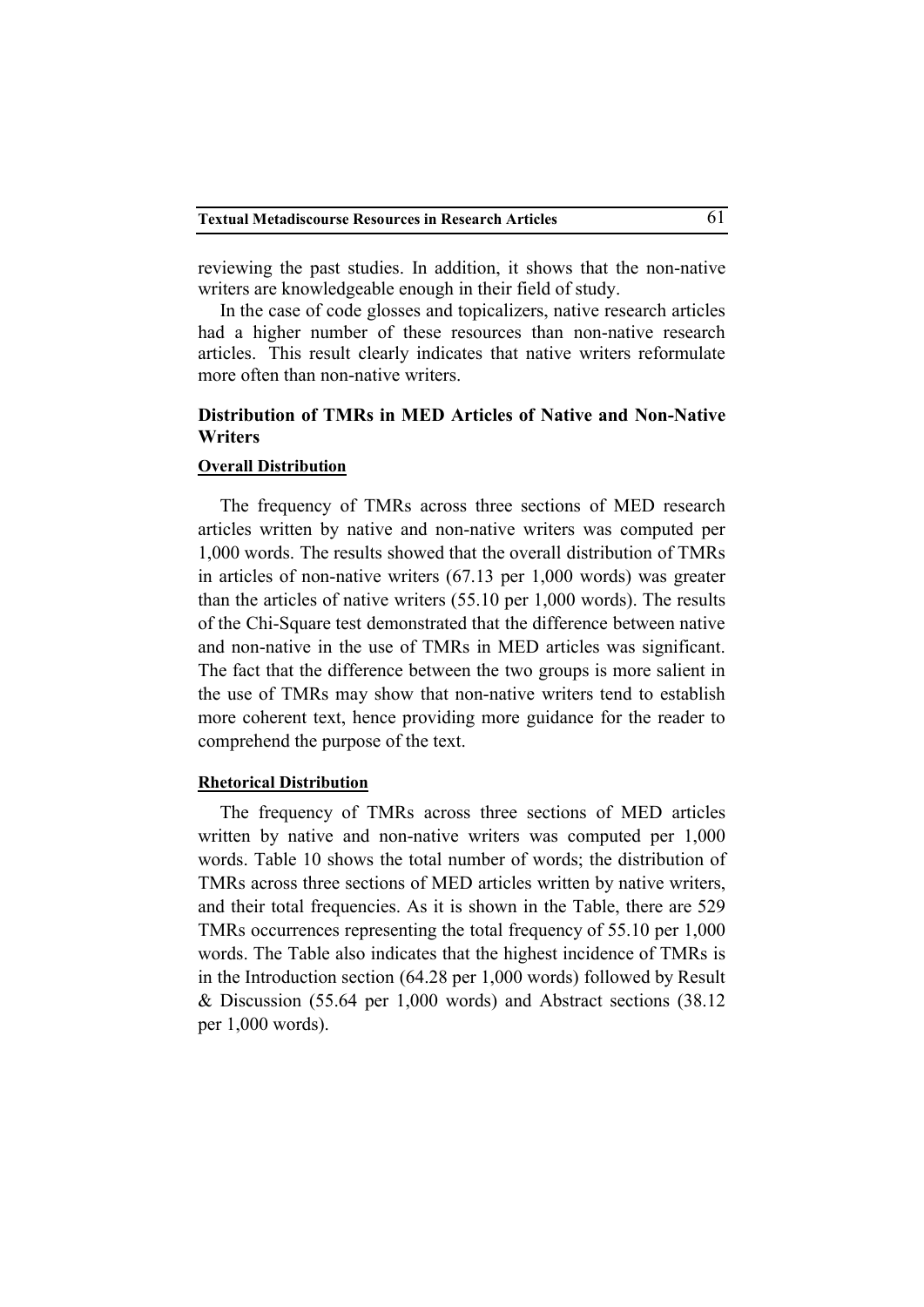| MED Research Articles (Native)         |                 |                                                                 |       |              |  |  |  |
|----------------------------------------|-----------------|-----------------------------------------------------------------|-------|--------------|--|--|--|
| <b>Total words</b>                     | <b>Abstract</b> | <b>Result &amp;</b><br><b>Introduction</b><br><b>Discussion</b> |       | <b>Total</b> |  |  |  |
|                                        | 1128            | 1680                                                            | 6793  | 9601         |  |  |  |
| <b>Total devices of</b><br><b>TMRs</b> | 43              | 108                                                             | 378   | 529          |  |  |  |
| per 1,000<br>F                         | 38.12           | 64.28                                                           | 55.64 | 55.10        |  |  |  |

**Table 10. Frequency of TMRs across Three Sections of MED Articles Written By Native Writers**

**Note: F= Frequency, TMRs= Textual Metadiscourse Resources**

Table 11 indicates the distribution of TMRs in MED research articles of non-native writers. The Table shows that the total frequency of TMRs is 67.13 per 1,000 words with 557 TMRs occurrences. According to the Table 11, the Result & Discussion section (69.55 per 1,000 words) in the articles of non-native writers contains more TMRs followed by Introduction (67.72 per 1,000 words) and Abstract sections (56.08 per 1,000 words). This order of TMRs occurrences in three sections of Non-native writers is not fully identical to those in the articles of native writers.

**Table 11. Frequency of TMRs across Three Sections of MED Articles Written By Non-Native Writers**

| MED Research Articles (Non-Native)     |                 |                                                                |       |              |  |
|----------------------------------------|-----------------|----------------------------------------------------------------|-------|--------------|--|
| <b>Total words</b>                     | <b>Abstract</b> | <b>Result</b><br><b>Introduction</b><br><b>&amp;Discussion</b> |       | <b>Total</b> |  |
|                                        | 1266            | 1639                                                           | 5392  | 8297         |  |
| <b>Total devices of</b><br><b>TMRs</b> | 71              | 111                                                            | 375   | 557          |  |
| per 1,000<br>F                         | 56.08           | 67.72                                                          | 69.55 | 67 13        |  |

### **Note: F= Frequency, TMR= Textual Metadiscourse Resources**

The distributions of TMRs in the articles of native and non-native writers of MED across rhetorical sections of research article were not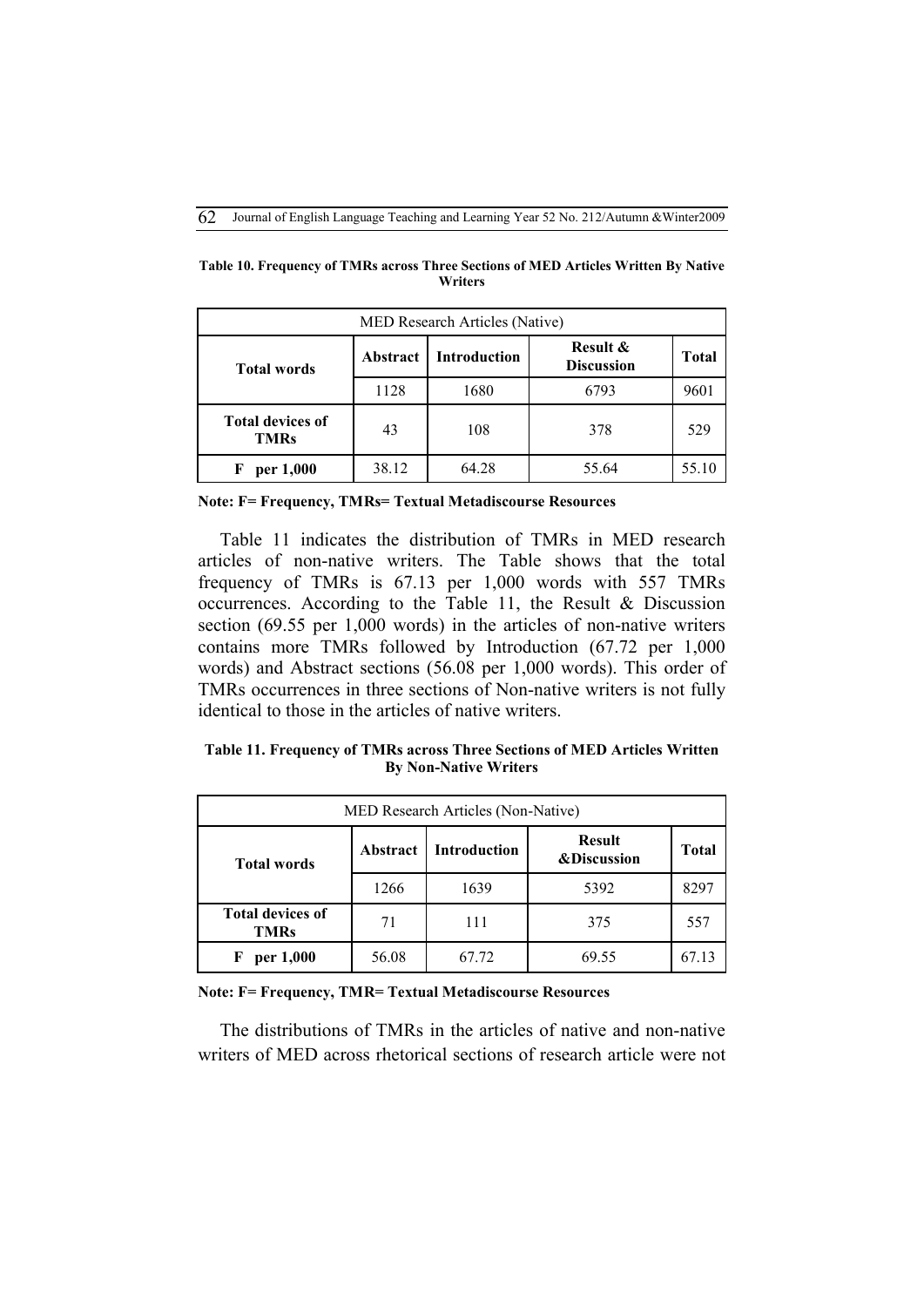identical. The main finding is that the Introduction section in the articles of native writers and the Result & Discussion section in the articles of non-native writers contained the highest incidence of TMRs. Non-native writers in their attempt to establish a sense of membership in the larger scientific community reflect the main rhetorical function of the Discussion section contextualizing the reported study and relating it to previous work in the field.



### **Categorical Distribution**

The differences in the use of different categories of TMRs between native and non-native writers can be obtained by expressing the frequency of TMRs in each category per 1,000 words and also by calculating their percents. Table 12 represents the categorical distribution of TMRs in the articles of native and non-native writers. It also indicates that both native and non-native writers use three TMRs categories with the highest occurrences: transitions (34.78% and 31.96% respectively), code glosses (36.67% and 31.78% respectively) and evidentials (15.31% and 23.70% respectively).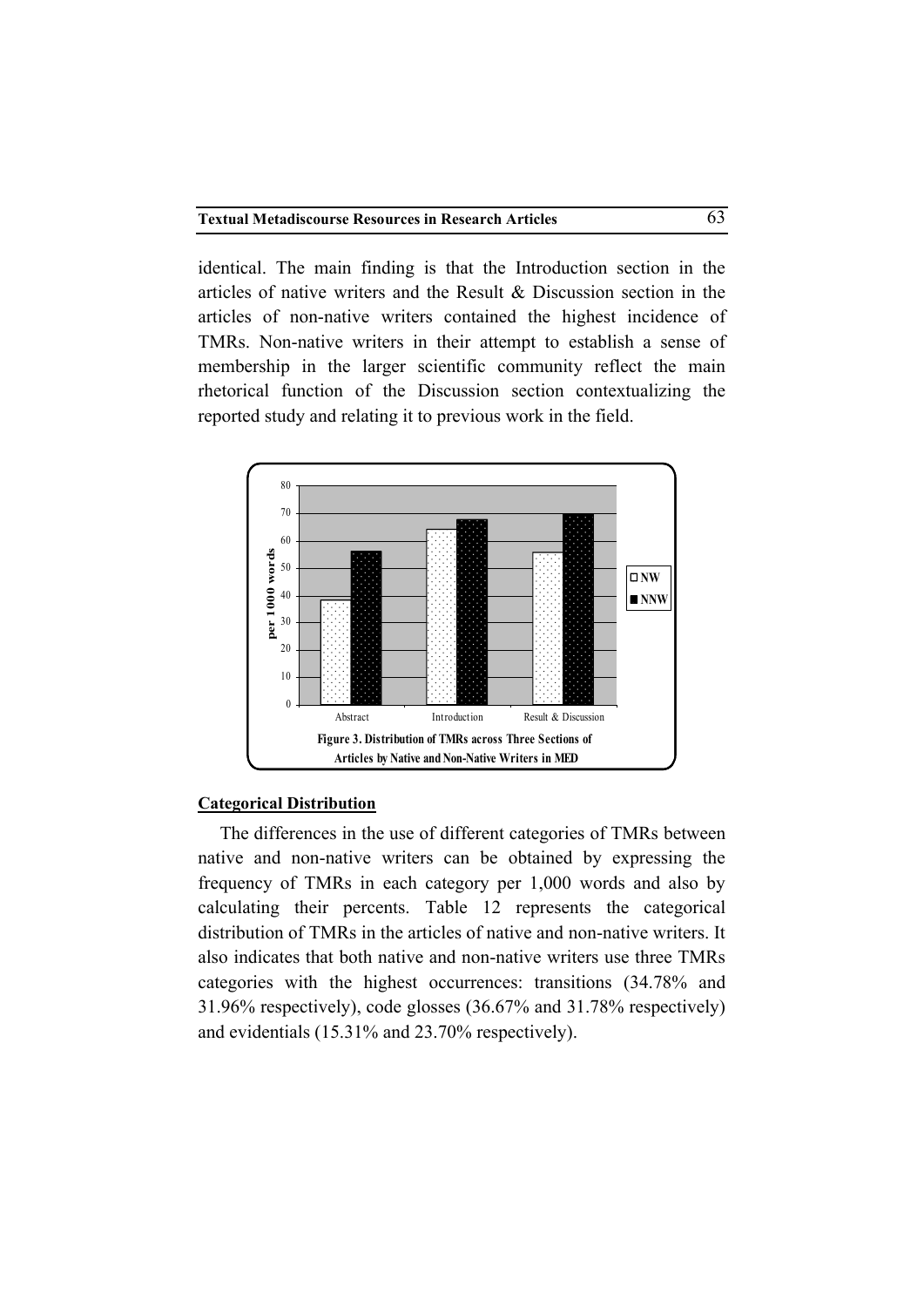| <b>MED Research Articles</b>      |                            |         |               |                            |         |               |
|-----------------------------------|----------------------------|---------|---------------|----------------------------|---------|---------------|
|                                   | Native                     |         |               | Non-Native                 |         |               |
| <b>Categories</b><br>of TMRs      | F Per<br>$1,000 \text{ W}$ | Percent | Raw<br>number | F Per<br>$1,000 \text{ W}$ | Percent | Raw<br>number |
| <b>Topicalizers</b>               | 0.31                       | 0.57    | 3             | 0.36                       | 0.54    | 3             |
| <b>Sequencers</b>                 | 2.08                       | 3.78    | 20            | 2.65                       | 3.95    | 22            |
| <b>Illocutionary</b><br>resources | 3.23                       | 5.86    | 31            | 2.89                       | 4.31    | 24            |
| Code glosses                      | 20.21                      | 36.67   | 194           | 21.33                      | 31.78   | 177           |
| <b>Transitions</b>                | 19.16                      | 34.78   | 184           | 21.45                      | 31.96   | 178           |
| <b>Evidentials</b>                | 8.44                       | 15.31   | 81            | 15.91                      | 23.70   | 132           |
| <b>Endophorics</b>                | 1.67                       | 3.02    | 16            | 2.53                       | 3.77    | 21            |
| <b>Total</b>                      | 55.10                      | 100     | 529           | 67.13                      | 100     | 557           |

**Table 12.Distribution of Different Categories of TMRs in Articles of Native and Non-Native Writers in MED**

**Note: F = Frequency, TMRs = textual metadiscourse resources, W = Words**

In terms of categorical distribution, the result showed three common categories in terms of frequency in articles of MED discipline, that is, transitions, code glosses, and evidentials. The two groups differed in the way they prioritized the respective categories. Native writers capitalized maximally on the code glosses and minimally on the topicalizers. Non-native writers used transitions as the first priority and like native writers used topicalizers as the last.

In the case of endophorics and sequencers, non-native writers of MED like those in ME used more resources than native writers. Native writers in their writing follow a highly structured format that more closely determines where in the text the information is to be found.

In MED research articles of non-native writers, there were higher occurrences of evidentials than research articles of native writers. The results also suggest that non-native academic writing is in a developing stage and is influenced by English academic style of writing by the appropriate and enough uses of citations. Like nonnative writers in ME, they tried to establish their membership in academic discourse community by using evidentials.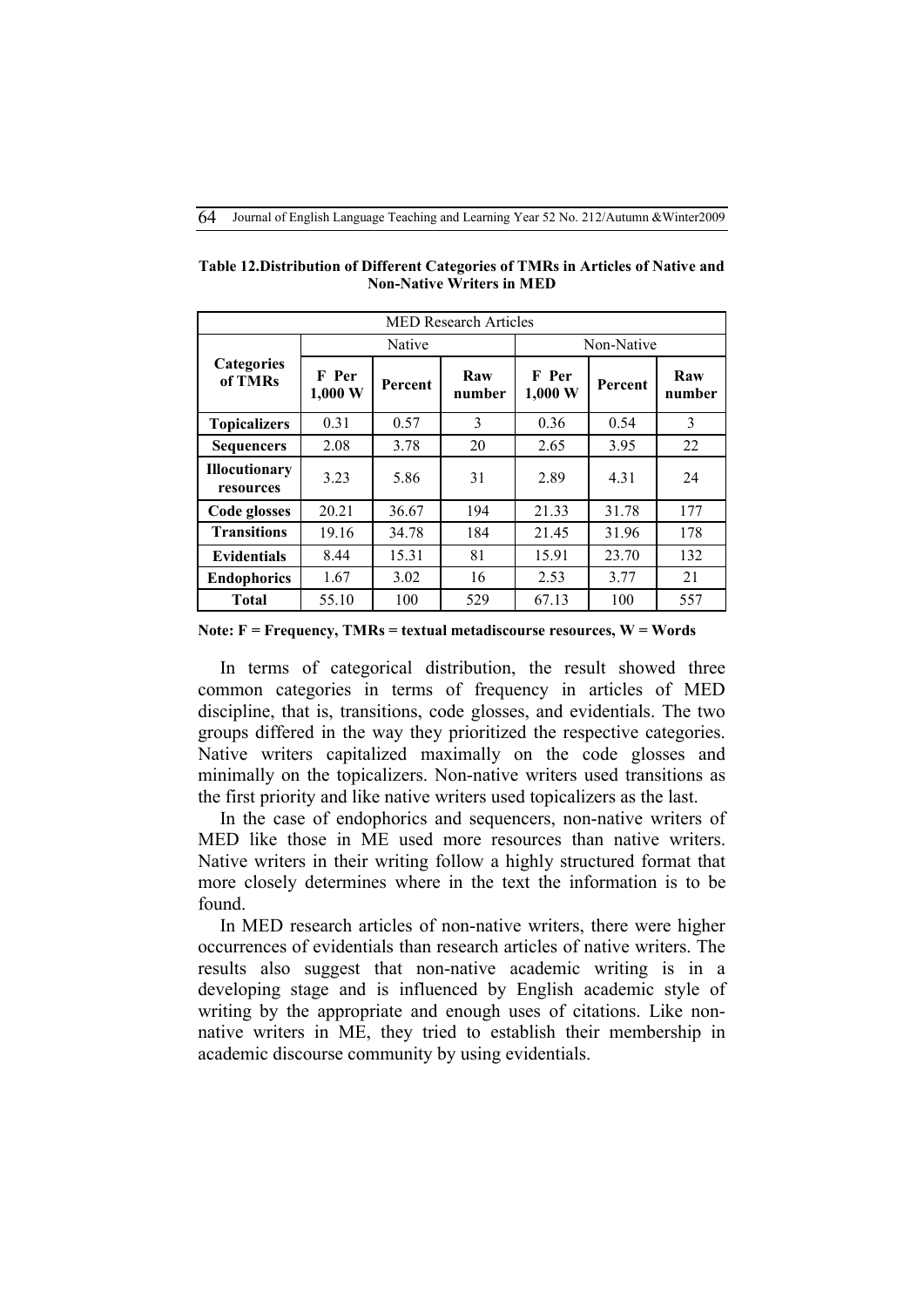Native research articles in MED had a higher number of code glosses than non-native research articles. In this study, native writers of hard sciences, i.e., medicine and mechanical engineering proved the Anglo-Saxon traditions in which as Dahl (2004, p.1822) states the author wants "to be clearly visible in the text, taking responsibility for the argumentation as well as providing signposts for the reader to ease processing ".

Illocutionary resources and transitions were more common in the articles of native writers than in the articles of the non-native. These results were not consistent with the finding obtained form the AL and ME articles in which non-native writers used more illocutionary resources.

## **Distribution of TMRs in AL Articles of Native and Non-Native Writers**

### **Overall Distribution**

The frequency of TMRs across three sections of AL research articles written by native and non-native writers was computed per 1,000 words. The results showed that the overall distribution of TMRs in articles of native writers (58.32 per 1,000 words) was greater than the articles of non-native writers (56.40 per 1,000 words). The results of the Chi-Square test demonstrated that the difference between native and non-native in the use of TMRs in AL articles was significant. This difference may be due to the unfamiliarity of non-native writers with the norms of academic writing or with the essential characteristics of disciplinary community, i.e., metadicourse resources. As Hyland (2004) points out metadiscourse recourses are particularly important at advanced levels of academic writing because these resources enable writers to present information in a meaningful and appropriate way to a particular disciplinary community.

### **Rhetorical Distribution**

The frequency of TMRs across three sections of AL articles written by native and non-native writers was computed per 1,000 words. Table 13 shows the total number of words; the distribution of TMRs across three sections of AL articles written by native writers, and their total frequencies. As it is shown in the Table, there are 1017 TMRs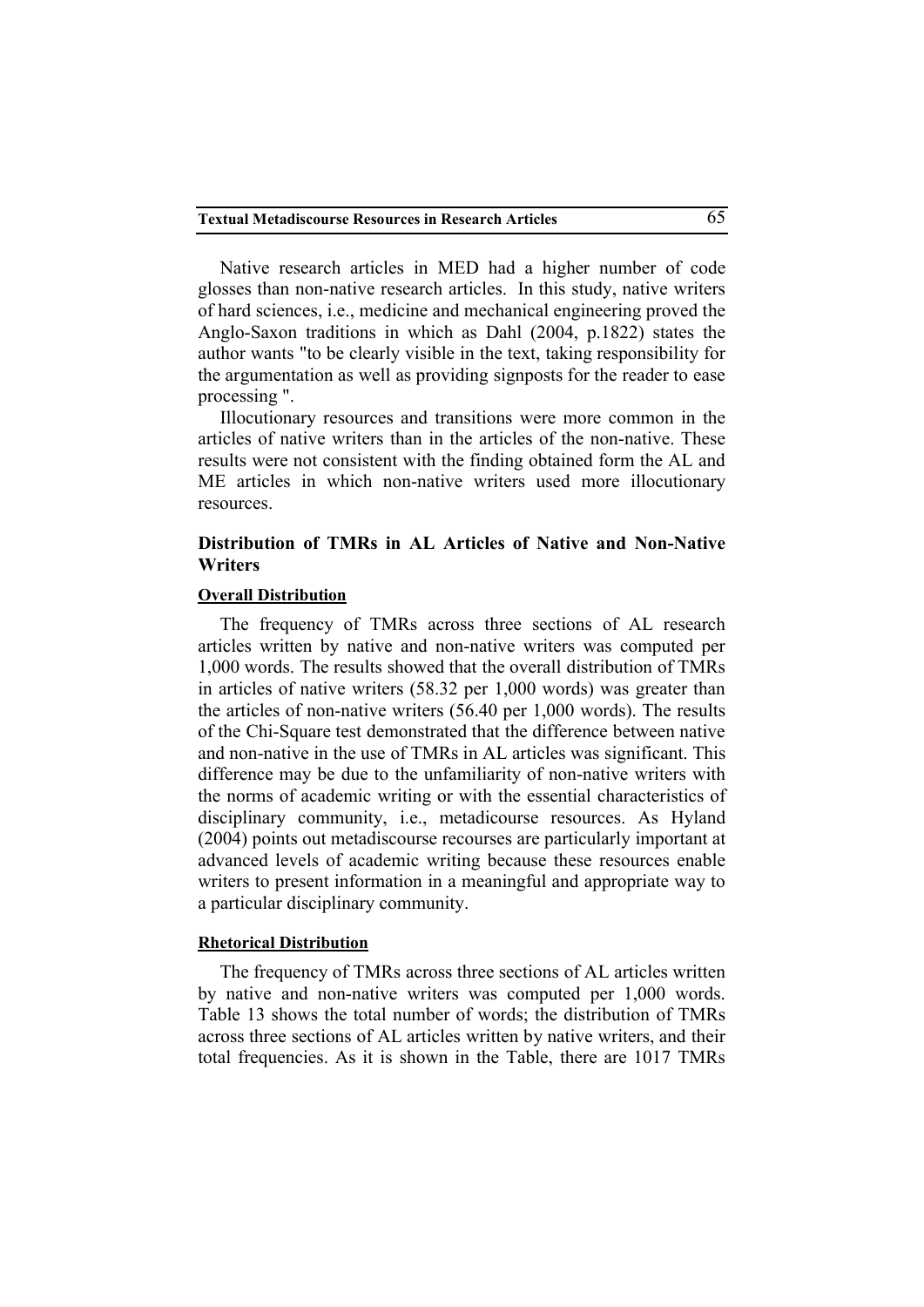occurrences in the articles of native writers; this represents the total frequency of 58.32 per 1,000 words. The table also indicates that the highest concentration of TMRs is in the Results & Discussion section (59.09 per 1,000 words) followed by Introduction (57.35 per 1,000 words) and Abstract sections (49.16 per 1,000 words).

**Table 13. Frequency of TMRs across Three Sections of AL Articles Written By Native Writers**

| AL Research Articles (Native)          |          |                                                                |       |              |  |  |
|----------------------------------------|----------|----------------------------------------------------------------|-------|--------------|--|--|
| <b>Total words</b>                     | Abstract | <b>Result</b><br><b>Introduction</b><br><b>&amp;Discussion</b> |       | <b>Total</b> |  |  |
|                                        | 773      | 3226                                                           | 13438 | 17437        |  |  |
| <b>Total devices of</b><br><b>TMRs</b> | 38       | 185                                                            | 794   | 1017         |  |  |
| per 1,000                              | 49.16    | 57.35                                                          | 59.09 | 58.32        |  |  |

 **Note: F= Frequency, TMRs= Textual Metadiscourse Resources**

Table 14 below illustrates a detailed distribution of TMRs in AL research articles of non-native writers. The table shows that the total frequency of TMRs is 56.40 per 1,000 words with 530 TMRs occurrences. According to the Table 14, the Introduction (59.32 per 1,000 words) in the articles of non-native writers contains more TMRs followed by Result & Discussion (55.79 per 1,000 words) and Abstract sections (52.56 per 1,000 words), not coinciding with the articles of native writers of AL.

**Table 14. Frequency of TMRs across Three Sections of AL Articles Written By Non-Native Writers**

| AL Research Articles (Non-Native)      |          |                     |                                         |              |  |
|----------------------------------------|----------|---------------------|-----------------------------------------|--------------|--|
| <b>Total words</b>                     | Abstract | <b>Introduction</b> | <b>Result</b><br><b>&amp;Discussion</b> | <b>Total</b> |  |
|                                        | 799      | 2343                | 6255                                    | 9397         |  |
| <b>Total devices of</b><br><b>TMRs</b> | 42       | 139                 | 349                                     | 530          |  |
| per 1,000                              | 52.56    | 59.32               | 55.79                                   | 56.40        |  |

**Note: F= Frequency, TMRs= Textual Metadiscourse Resources**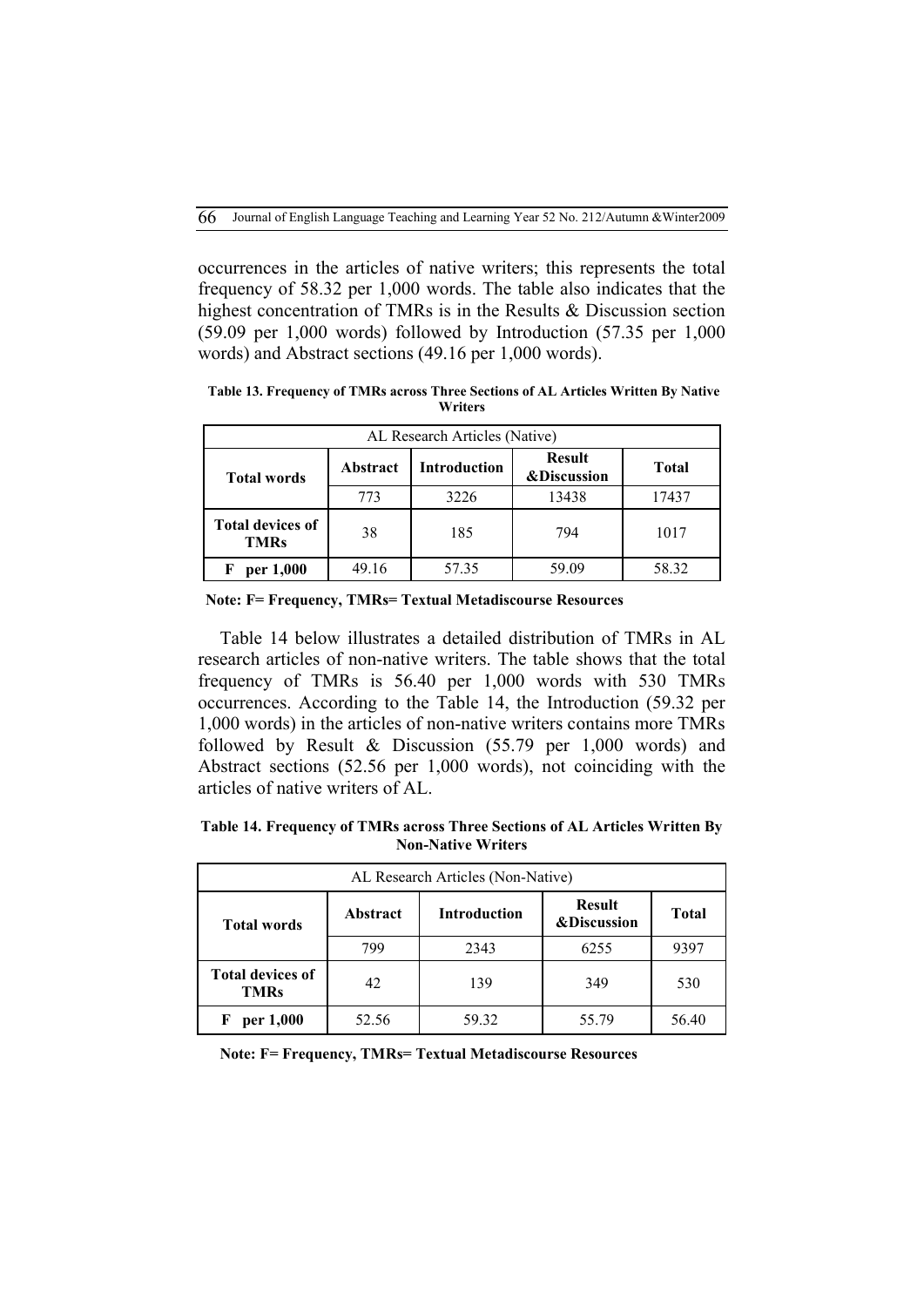The results in the rhetorical distribution of TMRs in the articles of native and non-native writers were not identical. The main finding is that the Result & Discussion section in the articles of native writers contained the highest, but in the articles of the non-native, it is the Introduction section that had the highest incidence of TMRs. It seems that for native writers of AL the challenging section of article in persuading the audience is Result & Discussion section and for nonnative writers is Introduction section.



#### **Categorical Distribution**

In order to find out the differences between native and non-native writers in the use of different categories of TMRs in AL articles, the frequency of TMRs in each category was expressed per 1,000 words and their percents were calculated. Table 15 represents the categorical distribution of TMRs in the articles of native and non-native writers. Within the articles of both native and non-native writers the three categories in order of frequency are: transitions (44.64% and 35.09% respectively), code glosses (28.91% and 34.72% respectively) and evidentials (10.52% and 9.81% respectively). Topicalizers both in native and non-native articles show the lowest frequency rate of TMRs, representing only 1.77% and 1.89%, respectively.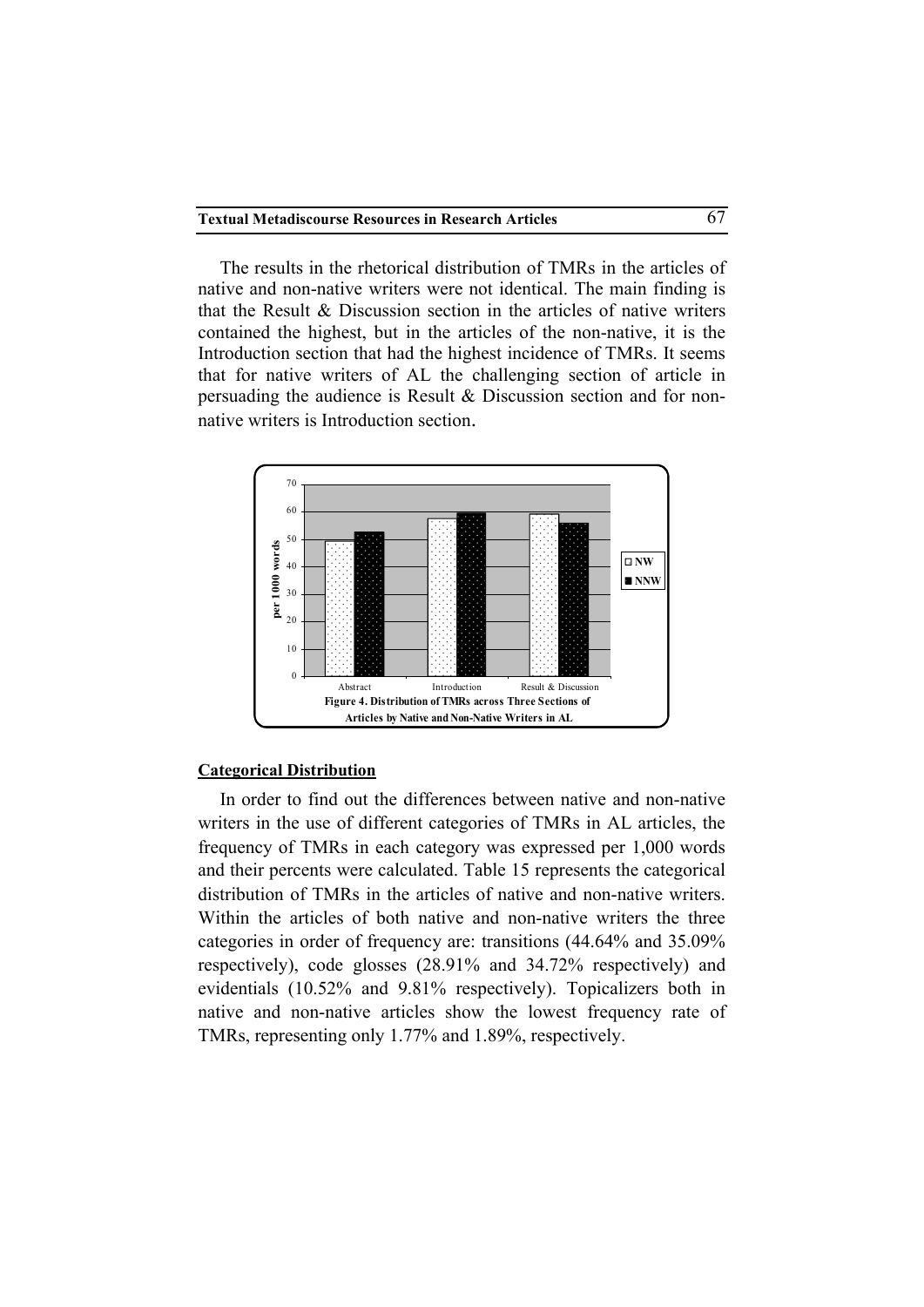| AL Research Articles              |                  |         |               |                            |         |               |
|-----------------------------------|------------------|---------|---------------|----------------------------|---------|---------------|
|                                   | Native           |         |               | Non-Native                 |         |               |
| <b>Categories</b><br>of TMRs      | F Per<br>1,000 W | Percent | Raw<br>number | F Per<br>$1,000 \text{ W}$ | Percent | Raw<br>number |
| <b>Topicalizers</b>               | 1.03             | 1.77    | 18            | 1.06                       | 1.89    | 10            |
| <b>Sequencers</b>                 | 2.12             | 3.64    | 37            | 2.34                       | 4.15    | 22            |
| <b>Illocutionary</b><br>resources | 3.33             | 5.70    | 58            | 4.68                       | 8.30    | 44            |
| Code glosses                      | 16.86            | 28.91   | 294           | 19.58                      | 34.72   | 184           |
| <b>Transitions</b>                | 26.04            | 44.64   | 454           | 19.79                      | 35.09   | 186           |
| <b>Evidentials</b>                | 6.14             | 10.52   | 107           | 5.53                       | 9.81    | 52            |
| <b>Endophorics</b>                | 2.81             | 4.82    | 49            | 3.40                       | 6.04    | 32            |
| <b>Total</b>                      | 58.32            | 100     | 1017          | 56.4                       | 100     | 530           |

**Table 15.Distribution of Different Categories of TMRs in Articles of Native and Non-Native Writers in AL**

**Note: F = Frequency, TMRs = Textual Metadiscourse Resources, W = Words** 

As for the more common individual TMRs studied – i.e. transitions, code glosses, and evidentials – the results indicated similar patterns in their use in the native and non-native alike. In regard to the total frequency of actual occurrences, the transitions were the most common type of TMRs. Topicalizers, on the other hand, appeared in much lower frequencies in research articles of both native and nonnative writers.

In the case of endophorics, illocutionary resources, and sequencers, non-native writers of AL used these resources more than native writers.

### **Conclusion**

TMRs are complex devices with a variety of functions and they are central to the coherence and organization of research articles. The results of this study suggest that the use of TMRs in academic discourse is regulated by the conventions each discourse community has to rely on. The results obtained in the present study show significant differences among ME, MED, and AL research articles in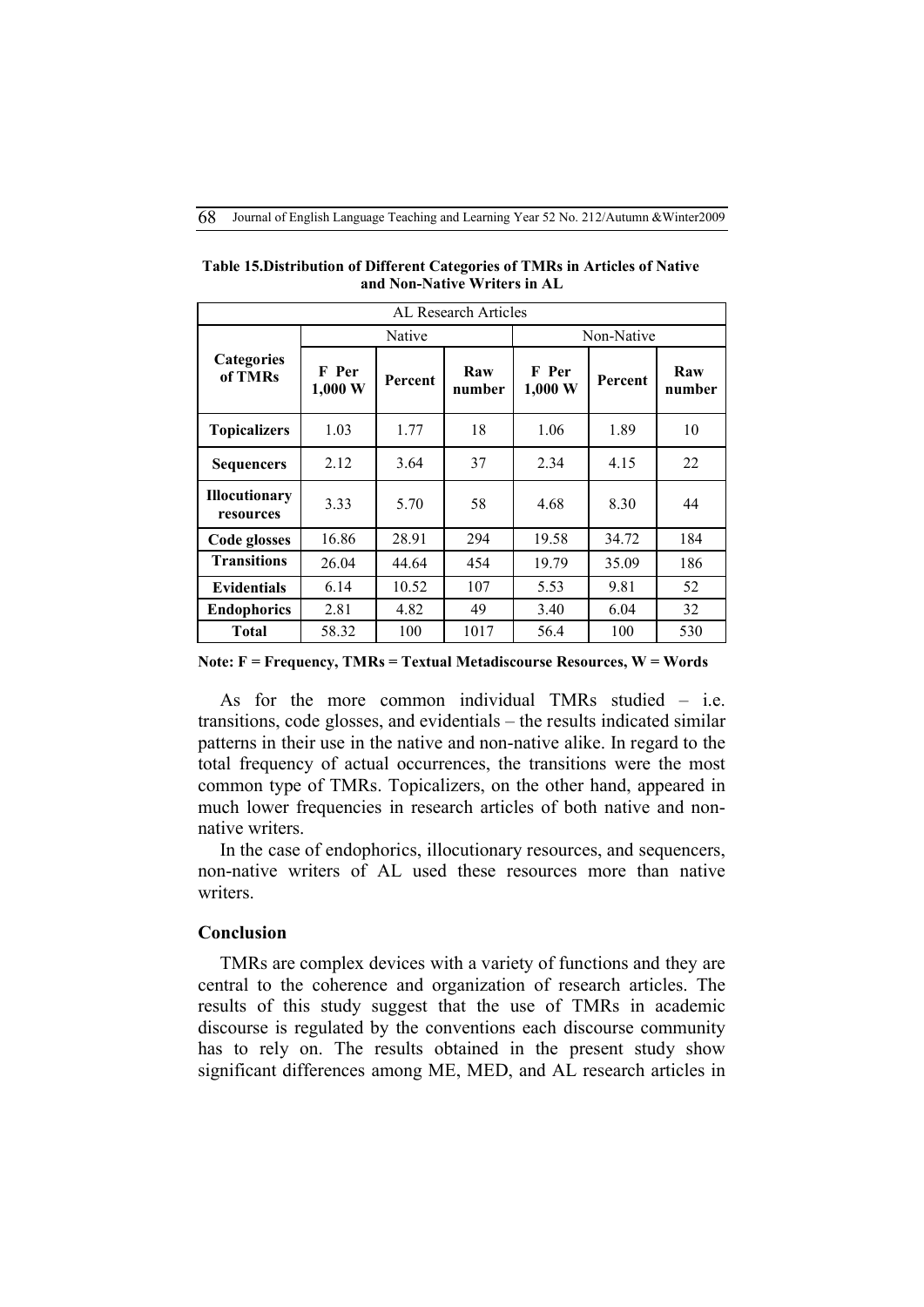three sections of Abstract, Introduction, and Result & Discussion. They also show that MED writers of research articles use more TMRs than AL and ME writers. In the case of rhetorical distribution one interesting result is that in the three disciplines, Introduction section contains more TMRs than Abstract and Result & Discussion sections. In three disciplines the categories of transitions, code glosses, and evidentials are the most widely used ones in three sections of research articles. There was a similarity in the distribution of TMRs between ME articles of native and non-native writers because there was not a significant difference between native and non-native writers in the use of TMRs in three sections of Abstract, Introduction, and Result & Discussion sections. In these two groups there were more TMRs in the Introduction section. But in the case of categorical use there are some differences and they don't act consistently in different sections.

In MED research articles, there was a difference in the use of TMRs between native and non-native writers in three sections. Introduction section in the research articles of native writers and Result & Discussion section in the research articles of non-native writers contained the highest occurrences of TMRs. Code glosses in the research articles of native writers and transitions in the research articles of non-native were as the first priorities.

There was a difference in the use of TMRs between native and nonnative writers in AL research articles. In this discipline, the Result & Discussion section in the articles of native writers and Introduction section in the articles of non-native writers contained the highest occurrences. There were similarities in the use of TMRs categories between the groups of native and non-native writers.

Lack of familiarity with these resources of academic discourse may cause difficulties for those students who want to be considered as a member of disciplinary community. The awareness of TMRs provides this opportunity for learners to meet the needs of audience. Therefore, it seems necessary to devote special attention to the teaching of these resources to the foreign language learners of English in the research or ESP course. Our understanding of the TMRs also needs to be sharpened by doing further research in this area of rhetorical competence.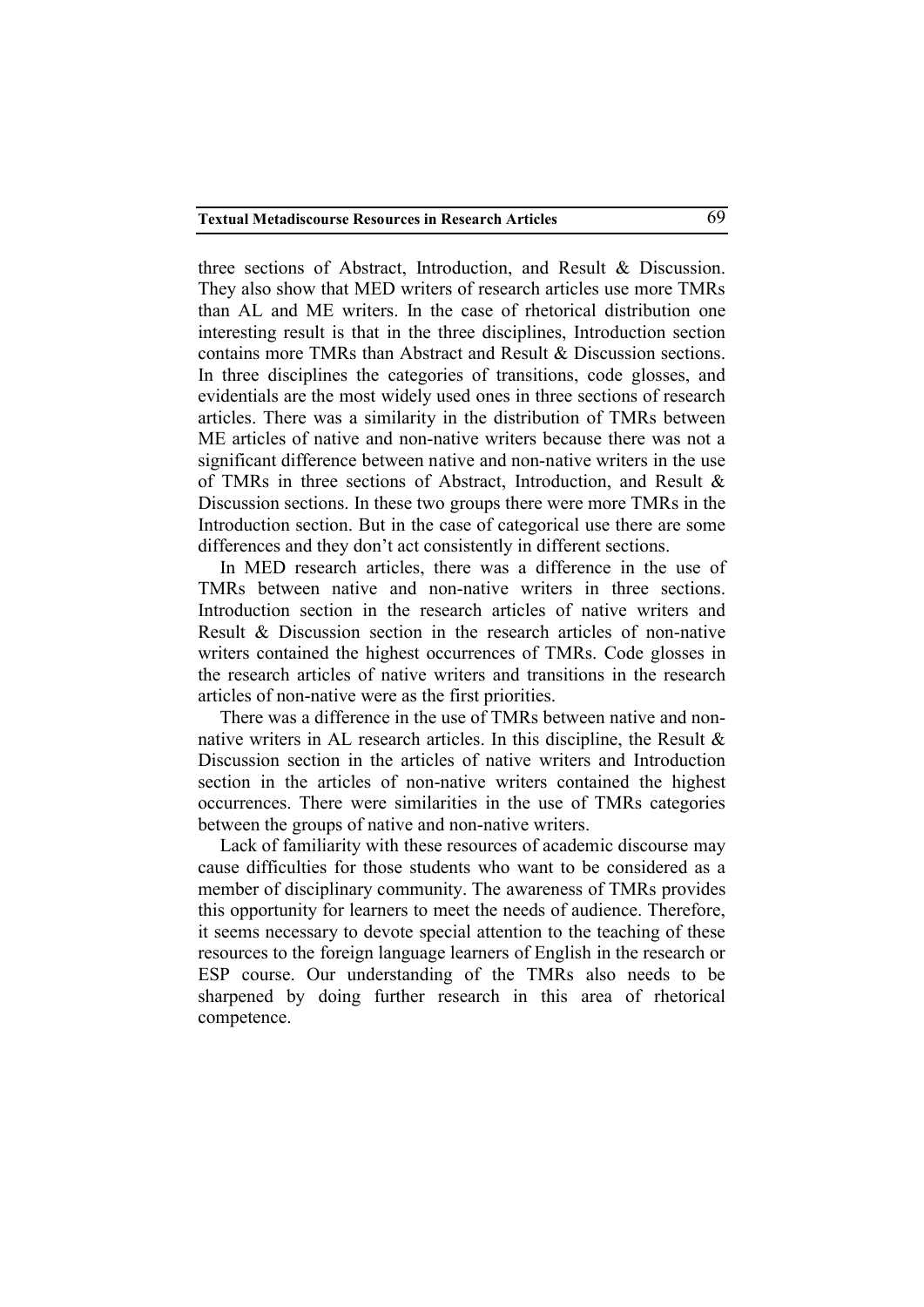70Journal of English Language Teaching and Learning Year 52 No. 212/Autumn &Winter2009

#### **References**

- Breivega, K., Dahl, T., Fløttum, K. (2002). Traces of self and others inresearch articles. A comparative pilot study of English, French and Norwegian research articles in medicine, economics and linguistics.*International Journal of Applied Linguistics, 12 (2),* 218–239.
- Brown,J.D. (1988). Understanding research in second language learning(2nded.). Cambridge: Cambridge University Press.
- Bunton, D. (1999). The use of higher level metatext in PhD theses. *English for Specific Purposes*, *18 (Suppl. 1)*, S41–S56.
- Dafouz-Milne, E. (2008). The pragmatic role of textual and interpersonal
- Metadiscourse markers in the construction and attainment ofpersuasion: A cross-linguistic study of newspaper discourse. *Journal of Pragmatics, 40*, 95-113.
- Dahl, T. (2004). Textual metadiscourse in research articles: A marker ofnational culture or of academic discipline? *Journal of Pragmatics*, *36(10)*, 1807–1825.
- Eslami, R. Z., & Eslami-Rasekh, A. (2007). Discourse markers in academic lectures. *Asian EFL Journal, 9(1),* 22-38*.*
- Fuertes-Olivera, P.A., Velasco-Sacrista´n, M., Arribas-Ban˜o, A., and Samaniego-Ferna´ndez, E. (2001). Persuasion and English:Metadiscourse in slogans and headlines. *Journal of Pragmatics*, *33*(8), 1291–1307.
- Halliday, M.A.K. (1994). *An introduction to functional grammar (2nd ed.)*.London: Edward Arnold.
- Harwood, N. (2005).' We do not seem to have a theory… the theory I present here attempts to fill this gap': Inclusive andexclusive pronouns in academic writing. *Applied Linguistics*, *26(3*), ٣۴٣–375.
- Hempel, S. Degand, L. (2008). Sequencers in different text genres: Academic writing, journalese and fiction. *Journal of Pragmatics*, 40, 676–693.
- Hoey, M. (2001). *Textual interaction: An introduction to written discourse analysis*.London: Routledge.
- Hyland, K. (1998). Persuasion and context: The pragmatics of academicdiscourse. *Journal of Pragmatics*, *30*, 437–455.
- Hyland, K., (1999). Talking to students: Metadiscourse in introductory coursebooks. *English for Specific Purposes*, *18 (1)*, 3– 26.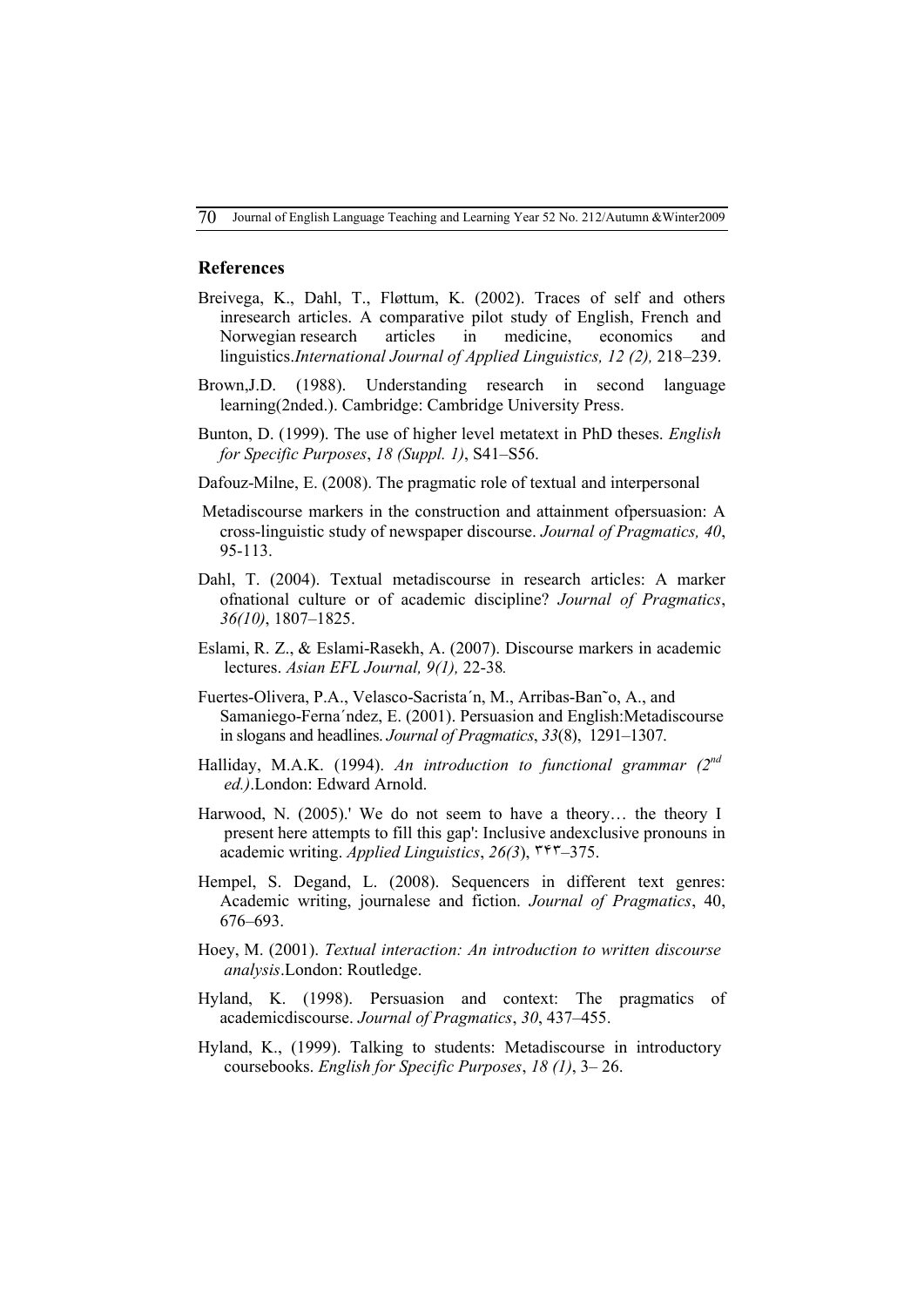- Hyland, K., (2001a). Humble servants of the discipline? Self-mention in research articles. *English for Specific Purposes*, 20 *(3)*, 207–226.
- Hyland, K. (2001b). Putting specificity into specific purposes: How far should we go now? *Hong Kong journals online: perspective 13.*[http://sunzi1.lib.hku.hk/hkjo/ article. jsp? Book=10&issue= 100023].
- Hyland, K. (2002). Directives: Argument and engagement in academic writing. *Applied Linguistics*, *23(2)*, 215–239.
- Hyland, K. (2004). Disciplinary interactions: Metadiscourse in L2postgraduate writing. *Journal of Second Language Writing*, *13 (2)*, 133-151.
- Hyland, K. (2005). *Metadiscourse: Exploring interaction in writing*. London Continuum.
- Hyland, K. (2007). Applying a gloss: Exemplifying and reformulating in academic discourse*. Applied Linguistics, 28*(*2*)*,* 266–285.
- Hyland, K. & Tse, P. (2004). Metadiscourse in academic writing: A reappraisal. *Applied Linguistics, 25 (2)*, 156–177.
- Ifantidou, E. (2005). The semantics and pragmatics of metadiscourse. *Journalof Pragmatics, 37*, 1325-1353.
- Mauranen, A. (1993). Contrastive ESP rhetoric: Metatext in Finnish-Englisheconomics texts. *English for Specific Purposes*, 12, 3–22.
- Moreno, A. (1997). Genres constraints across languages: Causal metatext in Spanish and English RAs. *English for Specific Purposes*, *16(3)*, 161– 179.
- Mur Dueñas, M.P. (2007). 'I/we focus on...' A cross-cultural analysis ofself- mentions in business management research articles. *Journal of English for Academic Purposes, 6*, 143–162.
- Perez, M. A., & Macia, E. A. (2002). Metadiscourse in lecturecomprehension: Does it really help foreign language learners?*Atlantis, 14(2),* 3-21.
- Rahman, M. (2004). Aiding the reader: The use of metalinguistic devices in scientific discourse. *Nottingham Linguistic Circular, 18*, 30-48.
- Raimes, A. (1991). Out of the woods: Emerging traditions in the teaching of writing. *TESOL Quarterly*, *25 (3)*, 407-431.
- Silva, T. (1993). Toward an understanding of the distinct nature of L2writing: The ESL research and its implications. *TESOL Quarterly,* 27*(4),*657- 677.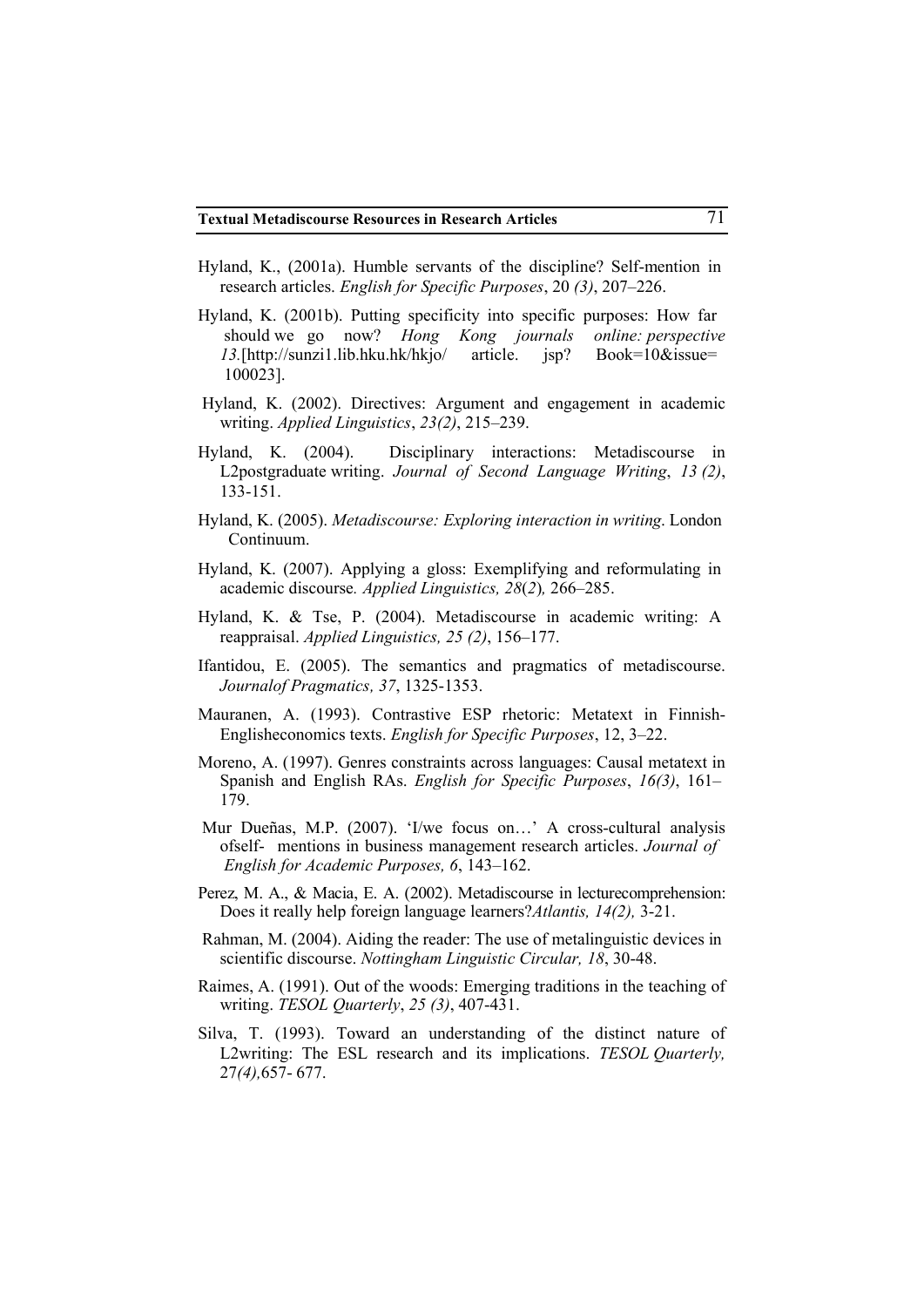- Swales, J. (1990). *Genre analysis. English in academic and researchsettings*. Cambridge: Cambridge University Press.
- Tang, R., & John, S. (1999). The 'I' in identity: Exploring writer identity instudent academic writing through the first person pronoun. *English for Specific Purposes*, *18*, 23–39.
- Thetela, P. (1997). Evaluated entities and parameters of value in academic research articles. *English for Specific Purposes*, *16(2)*, 101-118.
- Thompson, E.S. (2003). Text-structuring metadiscourse, intonation and thesignaling of organization in academic lectures. *Journal of English* for Academic Purposes, 2, 5–20.
- Trimble, L. (1985). English for science and technology. Cambridge.Cambridge University Press.
- Vartalla, T. (1998). Remarks on the communicative functions of hedging in popular scientific and specialist research articles on medicine. *Englishfor Specific Purposes*, *18(2)*, 177–200.
- Vassileva, I. (2001). Commitment and detachment in English and Bulgarian academic writing. *English for Specific Purposes, 20 (1)*, 83-102.
- Zarei, G. R. and Mansoori, S. (2007). Metadiscourse in academic prose: A contrastive analysis of English and Persian research articles. *The Asian ESP Journal Volume, 3 (2),* 24-40*.*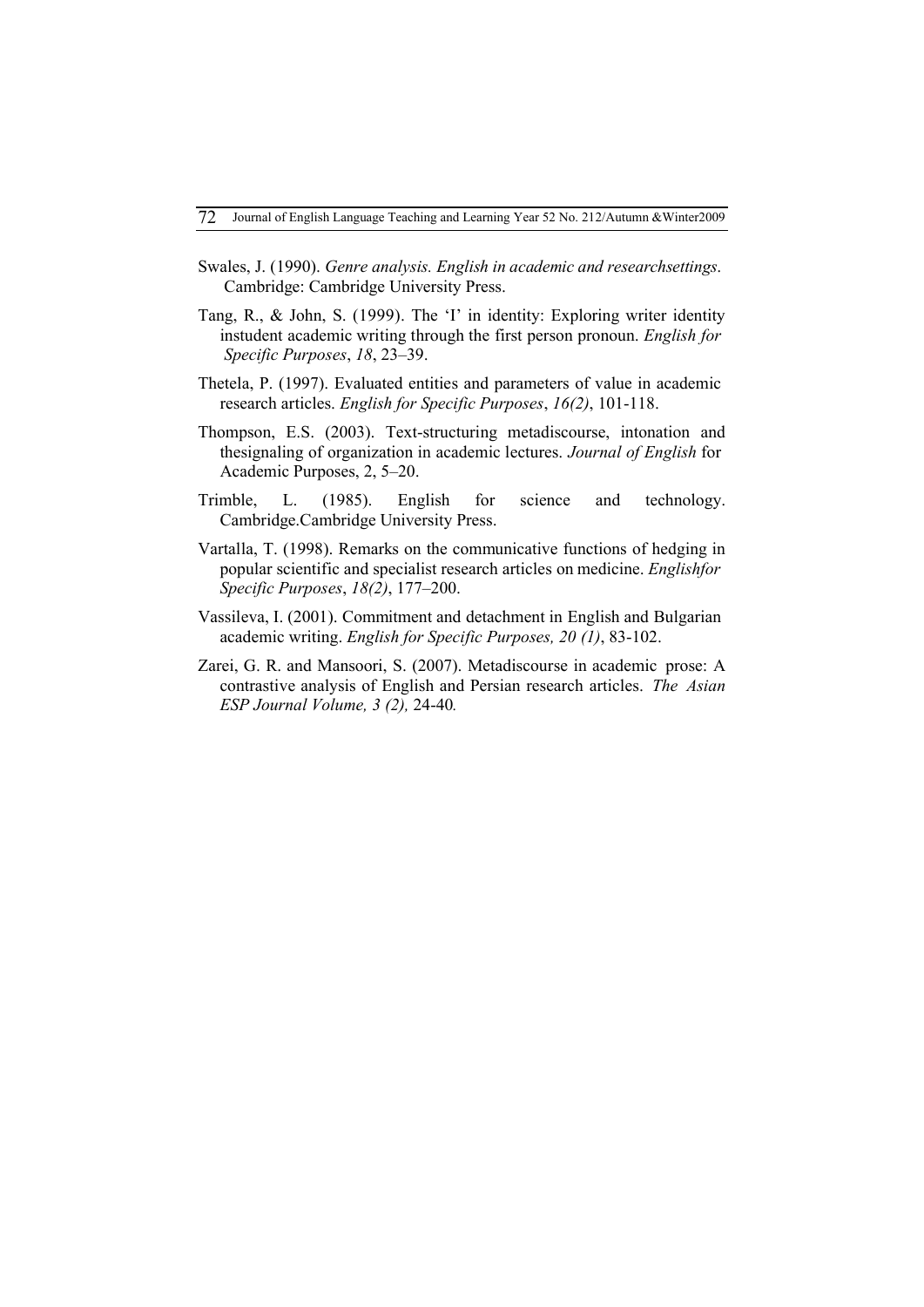### **Appendix 1**

Sources of the selected articles

Mechanical Engineering

Proc.IMech E, Part J:J. Engineering Tribology (1 article) Proc.IMech E, Part C:J. Mechanical Engineering Sciences(1 article) Journal of Manufacturing Processes (1 article) International Journal of Solids and Structures (1 article) Proc. Instn Mech. Engrs, Part B:J. Engineering Manufacture(1 article) Journal of Applied Sciences (2 articles) American Journal of Applied Sciences (2 articles) Australian Journal of Basic & Applied Sciences (1 article)

Medicine

BMC Dermatology(3 articles) BMC Gastroenterology(1 article) Journal of the American College of Cardiology(2 articles) Iranian Cardiovascular Research Journal(1 article) Iranian Journal of Reproductive Medicine(1 article) The International Medical Journal(1 article) Tannffos(1 article)

Applied Linguistics

SYSTEM (4 articles) Journal of English for Academic Purposes (2 articles) Journal of Second Language Writing (1 article) The Modern Language Journal (1 article) Asian EFL Journal (1 article) Asian ESP Journal (1 article)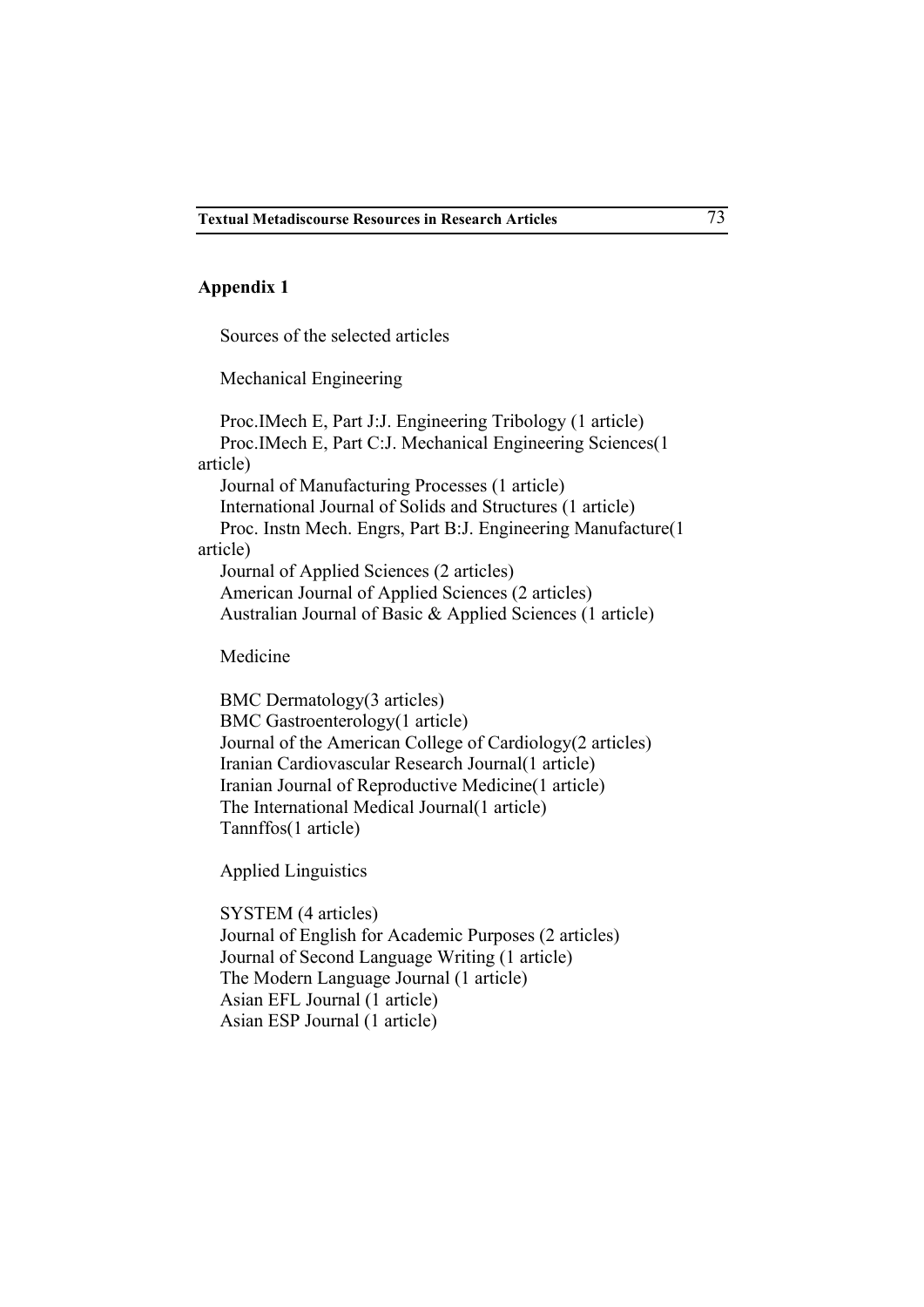# **Appendix 2**

A list of TMRs that was compiled from Hyland (2005), Dahl (2004), Rahman (2004), Hempel & Degand (2008) and Dafouz-Milne (2008) to determine the frequency of these resources.

| <b>Topicalizers</b>                  | I/we tend to include                   |  |  |  |
|--------------------------------------|----------------------------------------|--|--|--|
| As for                               | of<br>Intent<br>the<br>(the)<br>study/ |  |  |  |
| Concerning X                         | paper/analysis                         |  |  |  |
| For X                                | (the) Interest of the study/           |  |  |  |
| In regard to                         | paper/analysis                         |  |  |  |
| In the case of X                     | It is suggested                        |  |  |  |
| In  terms of                         | It is proposed                         |  |  |  |
| <b>Now</b>                           | It may be concluded                    |  |  |  |
| So                                   | (the)Objective of the<br>study/        |  |  |  |
| Turn to                              | paper/analysis                         |  |  |  |
| With regard to                       | (my)Purpose here is                    |  |  |  |
| <b>Sequencers</b>                    | This article reports on                |  |  |  |
| First/second/third/                  | This report summarizes                 |  |  |  |
| Firstly/secondly/thirdly/            | This study deals with                  |  |  |  |
| Finally                              | The<br>study compared/set<br>out       |  |  |  |
| Last                                 | toinvestigate/attempted<br>to          |  |  |  |
| Lastly                               | predict/was<br>carried<br>to<br>out    |  |  |  |
| Next                                 | determine                              |  |  |  |
| Numbering $(1, 2, 3, etc.)$          | Code glosses                           |  |  |  |
| On the one hand on the other         | As far as X is concerned               |  |  |  |
| hand                                 | Concerning                             |  |  |  |
| One/another                          | e.g.                                   |  |  |  |
| Respectively                         | Especially                             |  |  |  |
| Then                                 | For example                            |  |  |  |
| To begin                             | For instance                           |  |  |  |
| <b>Illocutionary Resources</b>       | 1.e.                                   |  |  |  |
| of<br>the<br>(the)<br>Aim<br>study/  | In other words                         |  |  |  |
| paper/analysis                       | In particular                          |  |  |  |
| of<br>study/<br>(the)<br>Goal<br>the | In terms of                            |  |  |  |
| paper/analysis                       | In the sense that                      |  |  |  |
| I/we argue that,                     | Like as                                |  |  |  |
| I/we agree                           | Namely                                 |  |  |  |
| I/we conclude that                   | Parentheses                            |  |  |  |
| I/we emphasize that                  | Punctuation devices                    |  |  |  |
| I/we hope to persuade                | Regarding                              |  |  |  |
| I/we point out that                  | Such as                                |  |  |  |